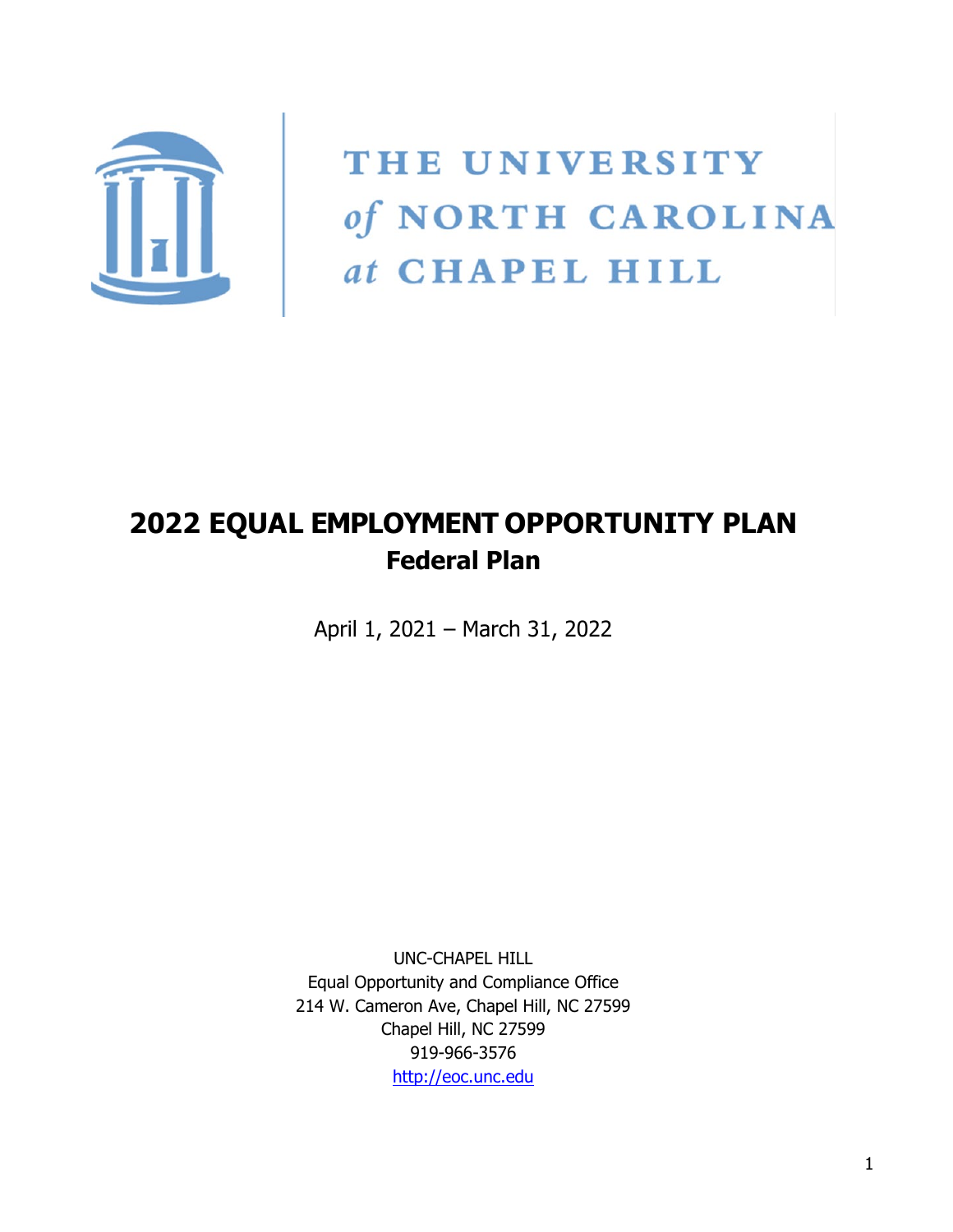#### Ī. **Contents**

| II.   |                                                                                        |  |
|-------|----------------------------------------------------------------------------------------|--|
| III.  |                                                                                        |  |
| IV.   | Establishment of Responsibilities for Implementation of the Written Affirmative Action |  |
| А.    |                                                                                        |  |
|       |                                                                                        |  |
| В.    |                                                                                        |  |
| C.    |                                                                                        |  |
| V.    |                                                                                        |  |
| VI.   |                                                                                        |  |
| VII.  |                                                                                        |  |
| А.    |                                                                                        |  |
| Β.    |                                                                                        |  |
| C.    |                                                                                        |  |
| D.    |                                                                                        |  |
| Ε.    |                                                                                        |  |
| VIII. |                                                                                        |  |
| IX.   |                                                                                        |  |
| Χ.    | EEO Programs for Individuals with Disabilities and Protected Veterans  18              |  |
| А.    |                                                                                        |  |
| В.    |                                                                                        |  |
| C.    |                                                                                        |  |
| D.    |                                                                                        |  |
| Ε.    |                                                                                        |  |
| F.    |                                                                                        |  |
| G.    |                                                                                        |  |
| Η.    |                                                                                        |  |
| Ι.    |                                                                                        |  |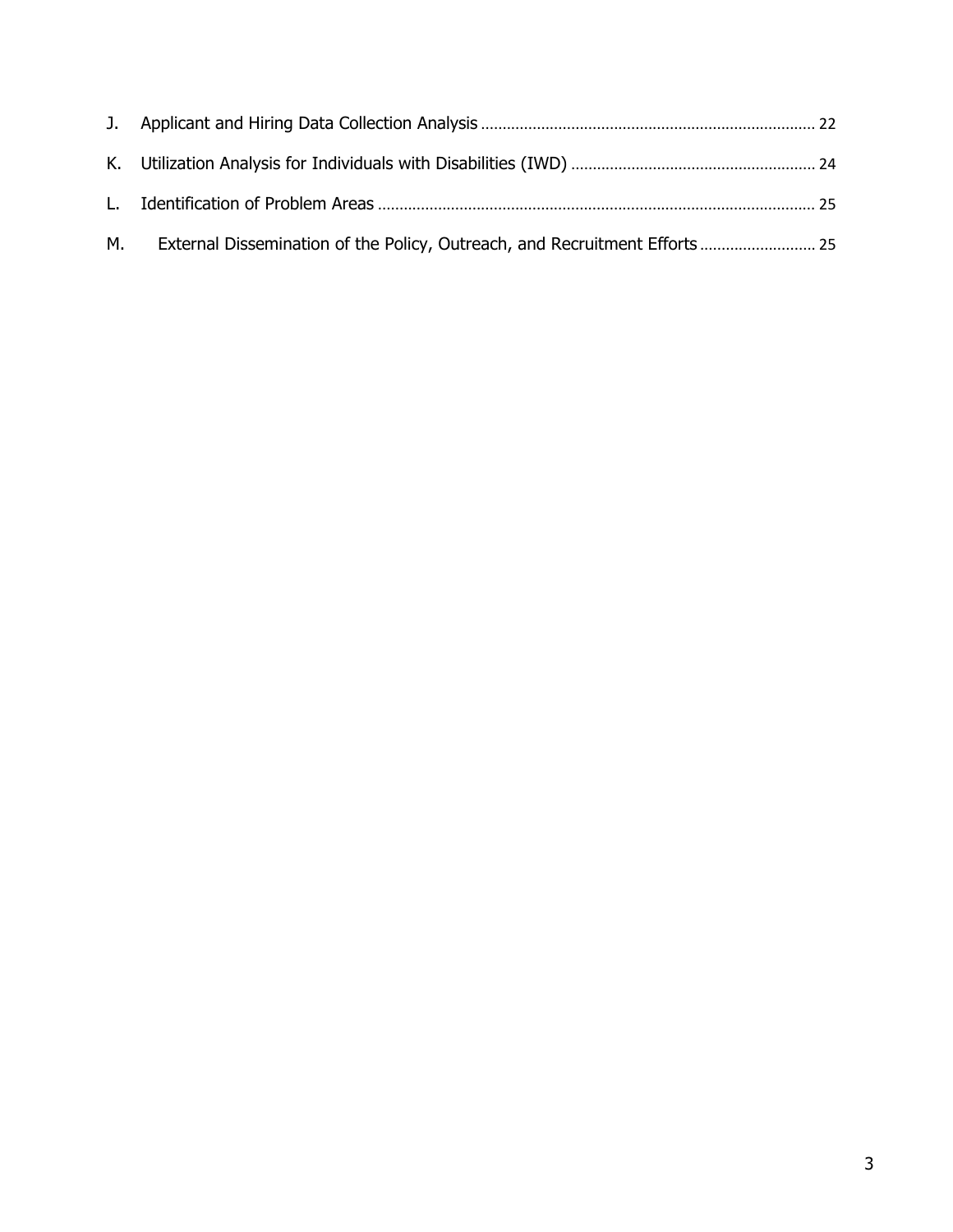#### **Charts**

| <b>Chart Number</b> | Title                | <b>Employee Group</b>   |
|---------------------|----------------------|-------------------------|
|                     | Representation Chart | <b>SHRA</b>             |
|                     | Representation Chart | <b>EHRA Non-Faculty</b> |
|                     | Representation Chart | Faculty                 |
|                     | Representation Chart | All                     |

# **Appendices**

| <b>Appendix</b> | <b>Document</b>                     | <b>Employee Group</b>   |
|-----------------|-------------------------------------|-------------------------|
| A               | <b>Employment Action Reports</b>    | <b>SHRA</b>             |
| B               | <b>Employment Action Reports</b>    | <b>EHRA Non-Faculty</b> |
| C               | <b>Employment Action Reports</b>    | Faculty                 |
| D               | <b>Workforce Analysis</b>           | <b>SHRA</b>             |
| E               | <b>Workforce Analysis</b>           | <b>EHRA Non-Faculty</b> |
| F               | <b>Workforce Analysis</b>           | Faculty                 |
| G               | Job Group Analysis                  | <b>SHRA</b>             |
| H               | Job Group Analysis                  | <b>EHRA Non-Faculty</b> |
| I               | Job Group Analysis                  | Faculty                 |
| J               | Incumbency v. Availability Analysis | <b>SHRA</b>             |
| K               | Incumbency v. Availability Analysis | <b>EHRA Non-Faculty</b> |
|                 | Incumbency v. Availability Analysis | Faculty                 |
| M               | Placement Goals & Summary Analysis  | <b>SHRA</b>             |
| N               | Placement Goals & Summary Analysis  | <b>EHRA Non-Faculty</b> |
| 0               | Placement Goals & Summary Analysis  | Faculty                 |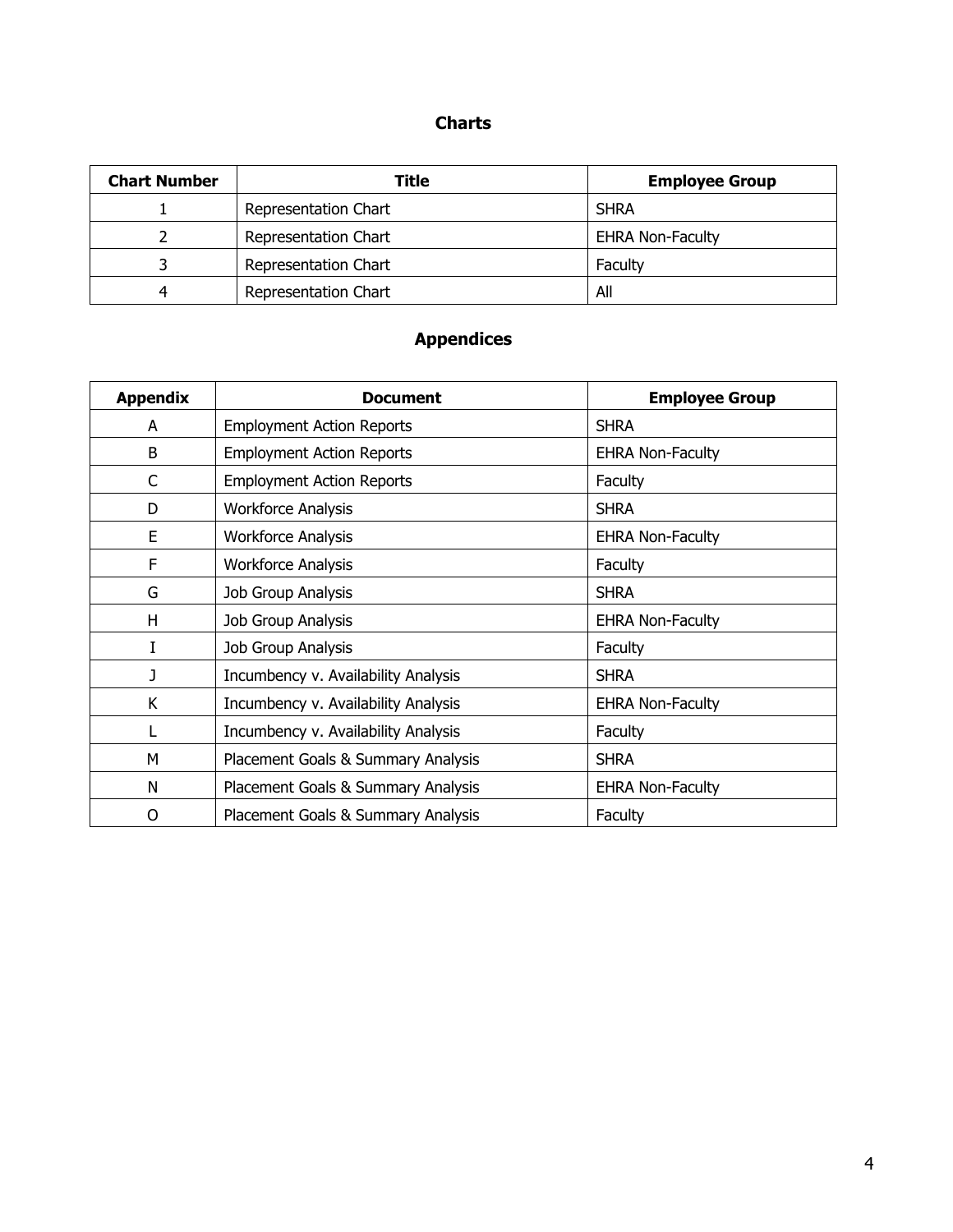#### **Chancellor's Letter** п.

| TO:   | University Community                   |
|-------|----------------------------------------|
| FROM: | Kevin M. Guskiewicz, Chancellor        |
| DATE: | March 31, 2022                         |
| RE:   | 2022 Equal Employment Opportunity Plan |

In compliance with state and federal laws<sup>1</sup>, the University has prepared this 2022 Equal Employment Opportunity Plan (the "Plan") setting forth our commitment to providing equal employment opportunities. The Plan shows us the composition of our workforce at Carolina and sets forth the procedures we will use to help further our commitment to a diverse and inclusive work environment.

While legal requirements inform components of the Plan, our commitment to equal employment opportunities reflects our deeply-held belief that we can only provide quality service and education by being a campus that is diverse and representative of the larger community. We strongly value the extraordinary benefits diversity brings to our students, employees, and the people of North Carolina.

We take seriously our responsibility as a University community to be guided by equal opportunity principles in every decision impacting our employees. Accordingly, I hereby adopt this Plan as Chancellor and declare it effective March 31, 2022.

evin In Juskiewig  $3 - 28 - 22$ 

Chancellor's Signature

Date

<sup>&</sup>lt;sup>1</sup>The relevant federal regulations, which implement Executive Order 11246 and 13672, can be found at 41 CFR Parts 60-1 and 60-2. The relevant state regulations are set forth in North Carolina Administrative Code, 25 NCAC 01L Section .0101.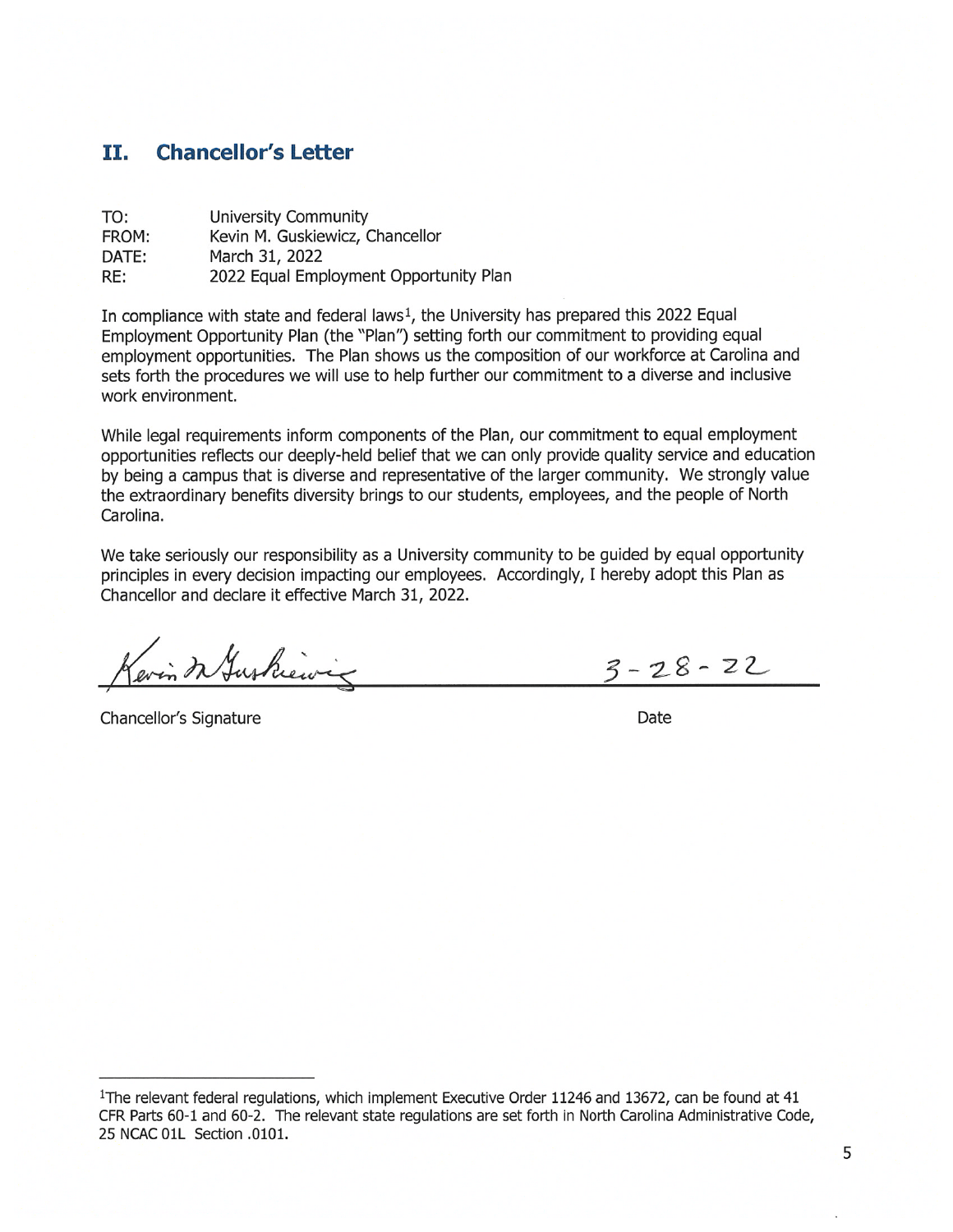# <span id="page-5-0"></span>**III. UNC Chapel Hill Equal Opportunity Policy Statement**

The University is committed to providing an inclusive and welcoming environment and to ensuring that educational and employment decisions are based on individuals' abilities and qualifications. Consistent with these principles and applicable laws, it is therefore the University's policy not to discriminate on the basis of age, color, disability, gender, gender expression, gender identity, genetic information, national origin, race, religion, sex, sexual orientation, or veteran status as consistent with the University's [Policy on Prohibited Discrimination, Harassment and Related Misconduct.](https://policies.unc.edu/TDClient/2833/Portal/KB/ArticleDet?ID=132487#autoid-drq2r) No person, on the basis of protected status, shall be excluded from participation in, be denied the benefits of, or be subjected to unlawful discrimination, harassment, or retaliation under any University program or activity, including with respect to employment terms and conditions. Such a policy ensures that only relevant factors are considered, and that equitable and consistent standards of conduct and performance are applied.

# <span id="page-5-1"></span>**IV. Establishment of Responsibilities for Implementation of the Written Affirmative Action Compliance Plan**

This section is required pursuant to 41 C.F.R. § 60-2.17(a).

#### <span id="page-5-2"></span>**A. Equal Opportunity Officer's Responsibilities**

The Equal Opportunity Officer responsibilities include the following:

- 1. Continuously monitor the administration of the Plan and ensure its completion by April 1.
- 2. Help devise systems for the implementation of the Plan and the achievement of all program goals.
- 3. Ensure all employees are made aware of the EEO Policy including the Annual EEO Plan and relevant policies and develop strategies to prevent unlawful workplace harassment and retaliation in the workplace.
- 4. Receive and maintain complaints from individuals with respect to employment actions alleged to have been based on discrimination related to protected status.
- 5. Advise management of the EEO program's impact and effectiveness.
- 6. Identify problems with respect to implementation of the Plan.
- 7. Keep members of the University community informed of the progress and problems in administration of the Plan.
- 8. Evaluate the effectiveness of the Plan, including analyzing and maintaining workforce data.
- 9. Serve as the University's liaison with the U.S. Department of Labor, the U.S. Department of Education, the Equal Employment Opportunity Commission, and other appropriate federal agencies with respect to EEO matters.
- 10. Ensure federal laws prohibiting job discrimination are posted in work locations where notices to applicants and employees are customarily posted and easily accessible to applicants and employees with disabilities.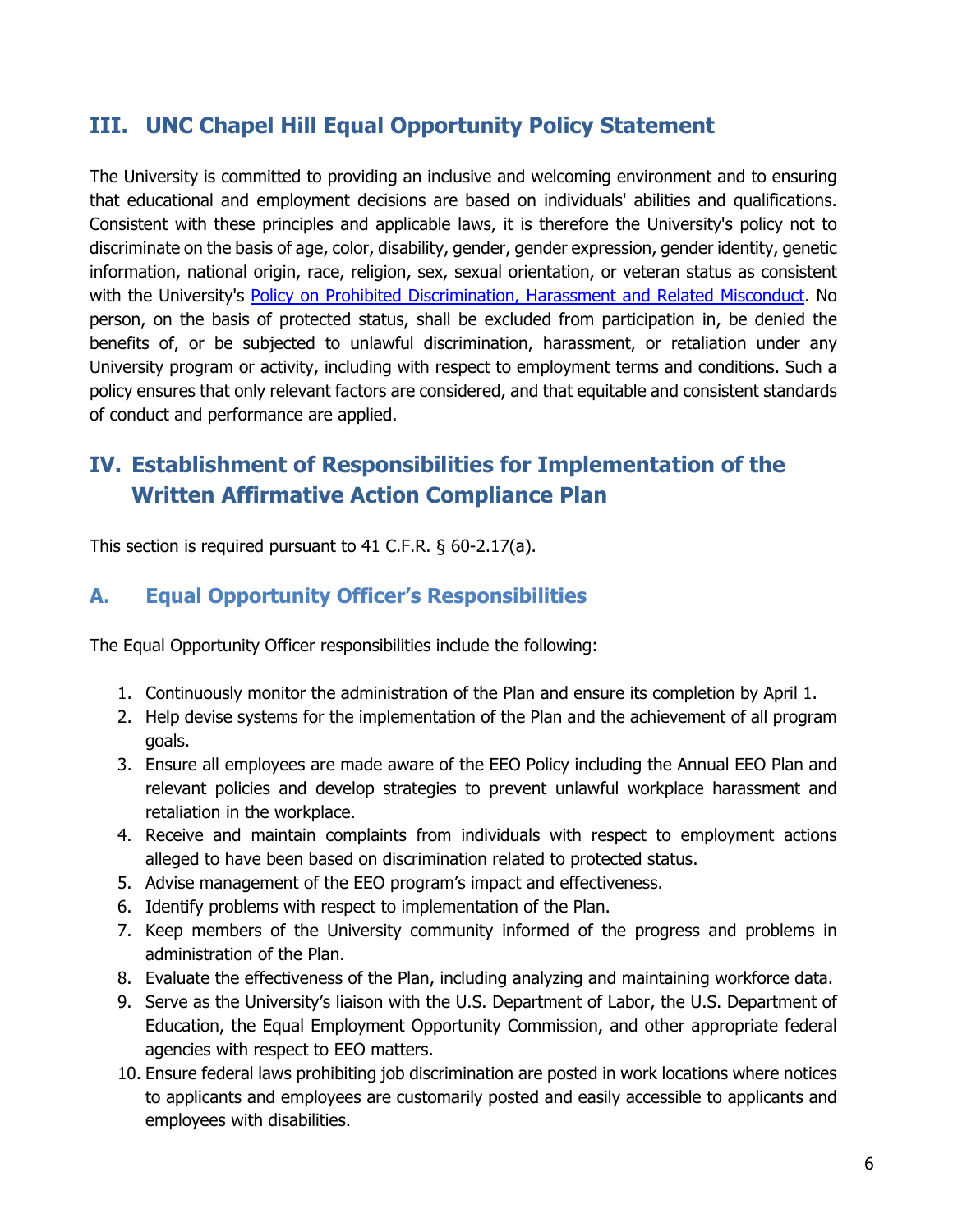- 11. Establish and maintain effective working relations with groups concerned with EEO and Diversity & Inclusion.
- 12. Coordinate programs to achieve program objectives.
- 13. Present information on the EEO Plan and program to management and employees on a regular basis.
- 14. Ensure all newly hired, promoted, or appointed supervisors and managers complete required EEODF training in accordance with N.C.G.S. 126-16.1.

### <span id="page-6-0"></span>**B. Equal Employment Opportunity Committee**

The Equal Employment Opportunity Committee's responsibilities include the following:

- 1. Serve as a communication link between managers, employees, and EEO staff on aspects of the EEO plan and program.
- 2. Review and evaluate the EEO plan and program.
- 3. Survey the organizational climate and employee attitudes and evaluate the resulting data.
- 4. Identify recruitment resources and other activities decided to strengthen the EEO program.

The work of an Equal Employment Opportunity Committee is currently completed by several Committees and workgroups across campus, including, but not limited to, those described below, in conjunction with members of the Equal Opportunity and Compliance Office and Office of Human Resources.

University Diversity, Equity & Inclusion Council: The University Equity, Inclusion, and Diversity Council at the University of North Carolina at Chapel Hill serves as the advisory and recommending body to the Chief Diversity Officer, and liaisons to schools and colleges across campus. The DEI Council will work closely with the Chief Diversity Officer to help implement Carolina's diversity, equity, and inclusion action plan and to promote knowledge, skills, and best practices. The council will also represent a collective voice to advise the Provost and Chancellor on the inculcation of best practices for structural change. Membership information is available on [the Council's webpage.](https://diversity.unc.edu/university-diversity-equity-and-inclusion-council/)

Dean's Faculty Diversity and Staff Diversity Advisory Committees: The College of Arts & Sciences Advisory Committees aim to improve the climate for diversity in the college by advising the Dean on diversity issues, proposing strategies for creating more diversity in the College as a whole, and supporting diversity efforts in departments and units. Additionally, the committees are charged with critically reviewing the progress of the College in the area of diversity and making recommendations to the Dean on strategies to create a culture of inclusive excellence for faculty, students and staff. Membership information is available on the Advisory Committee's webpages: [Faculty Advisory](https://college-diversity.unc.edu/faculty-advisory-committee/)  [Committee Membership](https://college-diversity.unc.edu/faculty-advisory-committee/) and [Staff Advisory Committee Membership.](https://college-diversity.unc.edu/staff-advisory-committee/)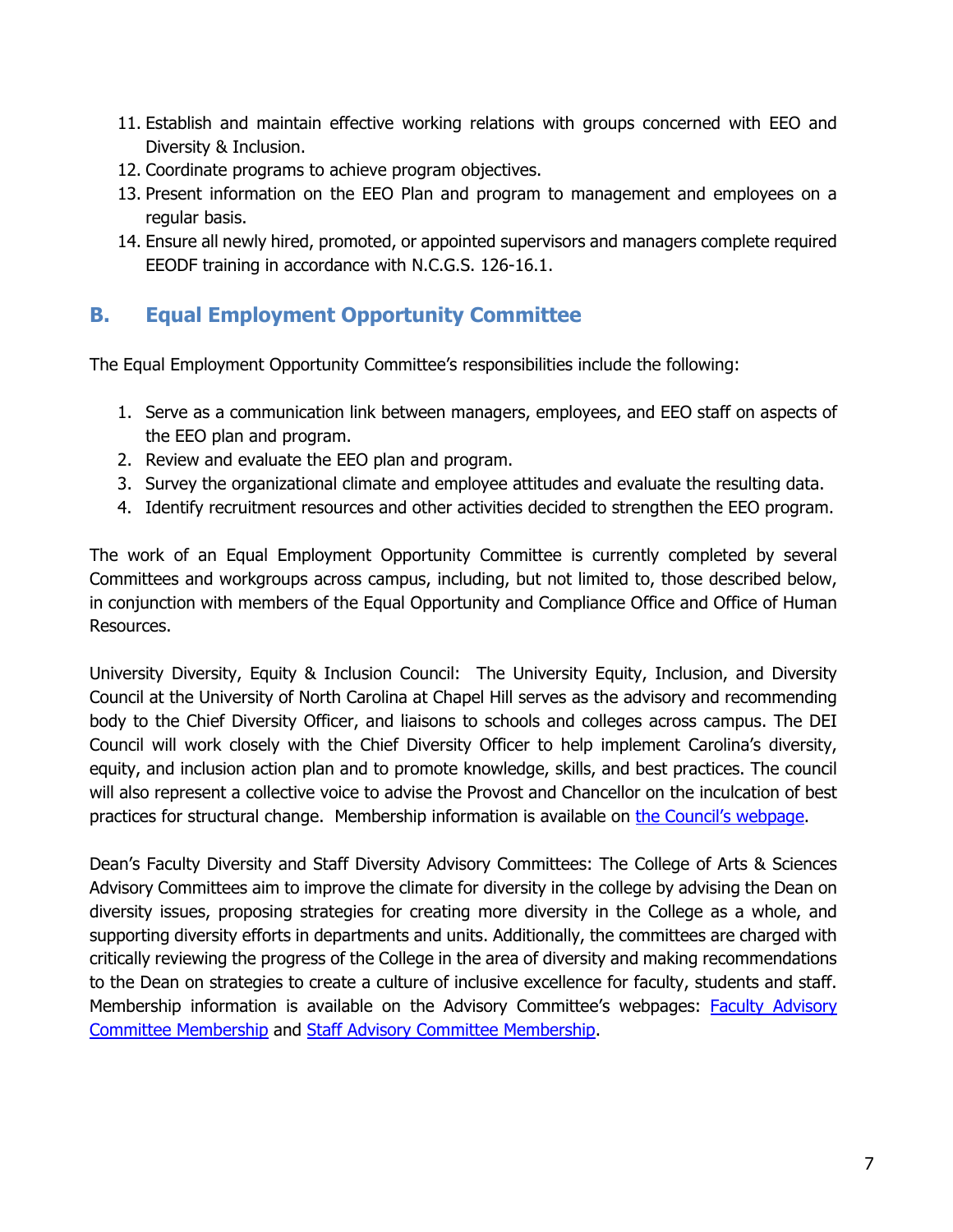### <span id="page-7-0"></span>**C. Senior Administrative Officers, Managers, and Supervisors**

Senior Administrative Officers of the University include the Vice Chancellor for Human Resources and Equal Opportunity and Compliance, the Associate Vice Chancellors for Human Resources and for Equal Opportunity and Compliance, and the Vice Provost for Equity and Inclusion/Chief Diversity Officer. These Senior Administrative Officers have responsibility for implementing elements of the EEO Plan, including the following:

- 1. Assist in the development and implementation of the EEO Plan and Program and establish program objectives.
- 2. Assist the EEO Officer in periodic evaluations to determine the effectiveness of the EEO program.

# <span id="page-7-1"></span>**V. Responsibility for Establishing Procedures for Employment**

The University has established procedures for two groups of employees:

- Employees subject to the State Human Resources Act (SHRA Employees)
- Employees exempt from the State Human Resources Act (EHRA Employees)

The University has implemented the Carolina Hiring Playbook [\(https://hr.unc.edu/managers/hiring/\)](https://hr.unc.edu/managers/hiring/) to help HR representatives, hiring managers and other members of the Carolina community navigate our improved hiring process for SHRA and EHRA Non-Faculty positions. The Playbook provides a more efficient and successful hiring system and includes the following ways to improve equity, diversity and inclusion in the hiring process:

- Advertising to underrepresented constituencies
- Choosing diversity-sensitive search committees
- Completion of search committee training
- Use of structured evaluation methods

#### **Procedures for SHRA and EHRA Employment**

A department that needs to fill an open permanent position notifies Employment & Staffing by submitting a request to post a position to their department's Human Resources representative. The Human Resources representative initiates the posting in the applicant tracking system. The Talent Acquisition Partners review the posting to ensure compliance with equal employment opportunity and ADA standards. The position posting includes the Equal Opportunity statement, "The University of North Carolina at Chapel Hill is an equal opportunity employer that welcomes all to apply, including protected veterans and individuals with disabilities." The Talent Acquisition Partners use information from the state job classification, as well as any additional information provided by the hiring department, to review the vacancy announcement and ensure its compliance with State and University requirements. The Talent Acquisition Partners also consult with the department about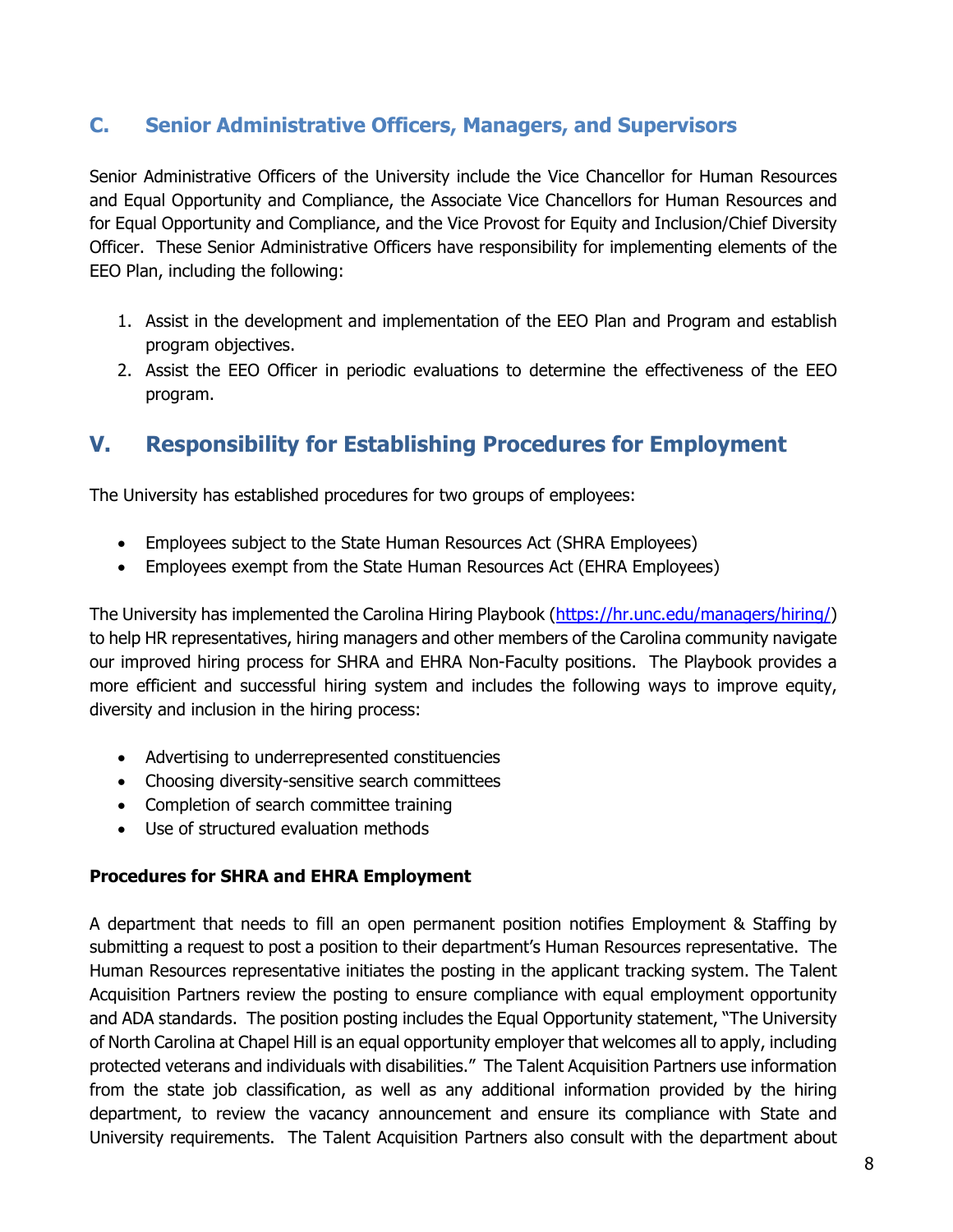including additional job duties and essential skills, as well as preferred qualifications in vacancy announcements. In addition, the Talent Acquisition Partners consult with the hiring department to determine the need for additional recruitment advertising in professional journals, newspapers, professional journals, diversity websites, and Historical Black Colleges and Universities to target specific audiences.

The affirmative action process is structured so the Office of Human Resources can comment before key decisions are made, so that their advice may be considered in a timely fashion prior to any step in a particular selection process that will otherwise exclude from further consideration a substantial portion of the candidates who are minorities, women, individuals with disabilities, or veterans. The monitoring process covers recruiting methods, initial appointments, promotions, reclassifications, transfers, demotions, reinstatements, and salary-setting actions. These decisions and actions are amply documented to ensure the required monitoring.

# <span id="page-8-0"></span>**VI. Identification of Potential Problem Areas**

This section is required pursuant to 41 C.F.R. § 60-2.17(b).

In making an in-depth analysis of the University of North Carolina at Chapel Hill's total employment process, particular attention has been paid to those categories where minority groups and females may face impediments to equal employment opportunities.

The 2010 U.S. Census occupation data by race and sex was used to identify the percentage of minorities and females in the SHRA and EHRA Non-Faculty Incumbency v. Availability Summary reports as of October 31, 2021 compared to Recruitment Area Availability including county (Alamance, Chatham, Durham, Orange and Wake counties), state and national data. The availability data for the recruitment area is adjusted for the number of qualified employees in each race and sex category that are considered promotable, transferable, and trainable within the organization to determine the recruitment area availability. Incumbency v. Estimated Availability Summaries for Faculty positions were calculated using separate availability data from the Survey of Earned Doctorates (SED) and Associate of American Medical Colleges (AAMC).

The University's recruitment area has experienced an increase in terms of population growth from 2010. The North Carolina Civilian Labor Force Estimates for the five counties in 2010 totaled 800,661 persons, and in 2020 it totaled 942,549 persons, which is a 17.7% percent increase from 2010.

The percentage of minority SHRA employees increased from 34% to 35%. The percentage of female SHRA staff increased to 61% to 62% of total SHRA staff. (Chart 1)

With the current changes to the total number of employees reflected in the Plan, the percentage of minority EHRA Non-Faculty remained the same at 28%. The percentage of female EHRA Non-Faculty remained the same at 61% of total EHRA Non-Faculty. (Chart 2)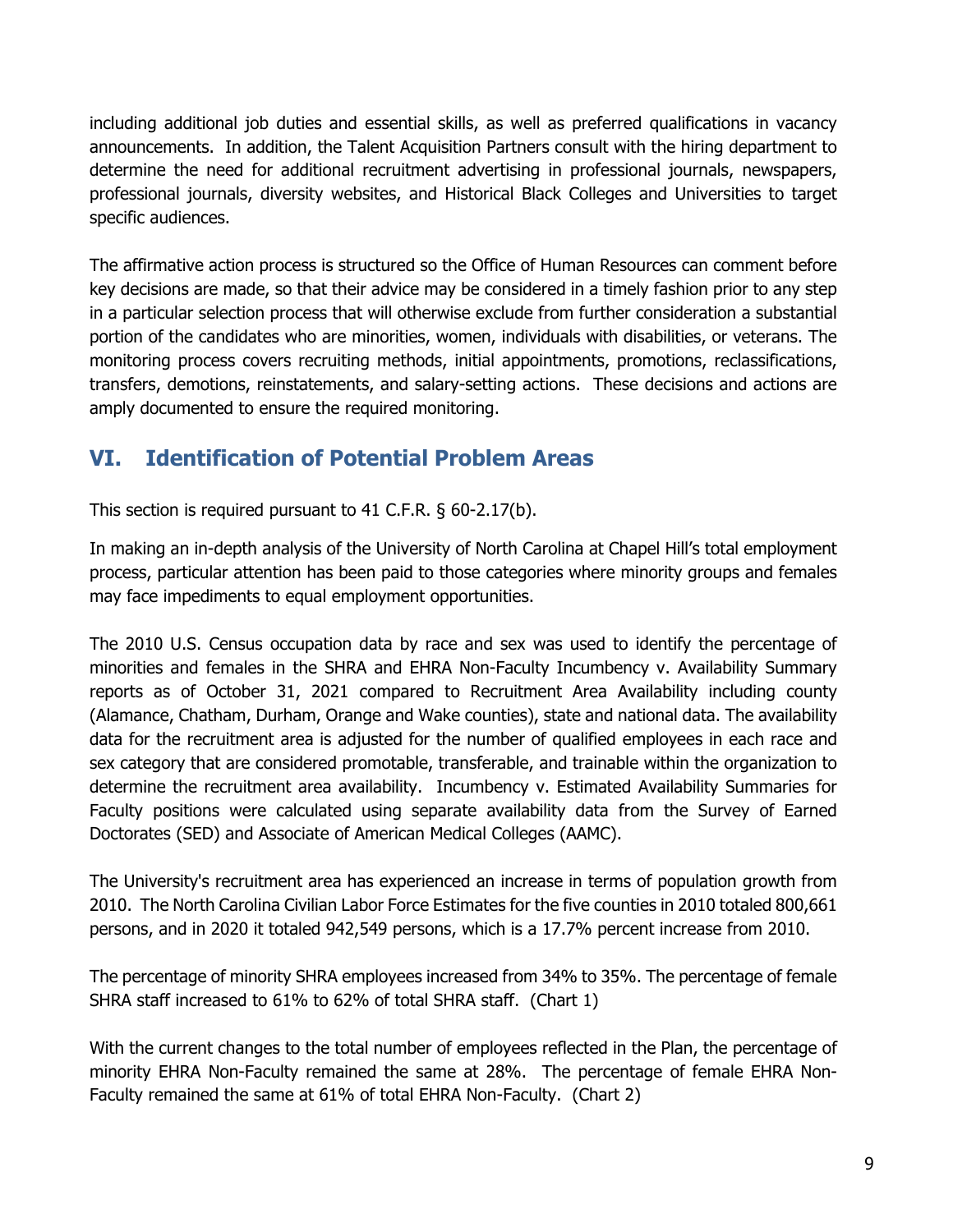The percentage of minority faculty overall increased from 23% to 24%. The percentage of female faculty increased from 51% to 52% of total Faculty. (Chart 3)

For all employee groups, the overall percentage of minority employees is 30%, and the overall percentage of female employees is 58%. (Chart 4)

The University continues to make efforts to increase the number of underrepresented minority and female applicants through the use of more targeted advertisements and outreach to minority groups.

An analysis of the employment practices and procedures of the University of North Carolina at Chapel Hill has revealed the following:

- A. The composition of the workforce in terms of the overall numbers of minority groups and women continues to reflect the University of North Carolina at Chapel Hill's strong commitment to equal employment opportunity.
- B. The University of North Carolina at Chapel Hill intends to examine periodically the workforce composition and to establish appropriate goals to improve the representation of minorities and women where impediments may exist.
- C. Goals are established when the population of women or minorities in a job group is significantly less than the estimated availability. It is the University of North Carolina at Chapel Hill's intention to establish appropriate goals to improve the representation of women and minorities where disparities exist.
- D. The University of North Carolina at Chapel Hill has examined its total selection process, including position descriptions, job titles, application forms, interview procedures, referral procedures, the final selection process, training, compensation systems and employment activities. The goal of this review has been to ensure that such employment practices are being uniformly applied without regard to age, color, disability, gender, gender expression, gender identification, genetic information, national origin, race, religion, sex, sexual orientation, or veteran status. The Equal Opportunity Officer is responsible for reviewing this selection process periodically to ensure that any requisite qualifications are job-related and nondiscriminatory, and that all selection procedures are gender and race neutral.
- E. The University of North Carolina at Chapel Hill's physical facilities, sponsored recreation, social events, and special programs, including educational assistance, are all applied and made available on a non-discriminatory basis. The use of the University of North Carolina at Chapel Hill's facilities will not be permitted on any basis inconsistent with the University Policy Statement on Non-Discrimination. All new employees are advised that all employee benefits, salaries, and benefit programs are administered in a non-discriminatory fashion. The Equal Opportunity Officer is responsible for periodically reviewing these employment areas to ensure that there is no such discrimination.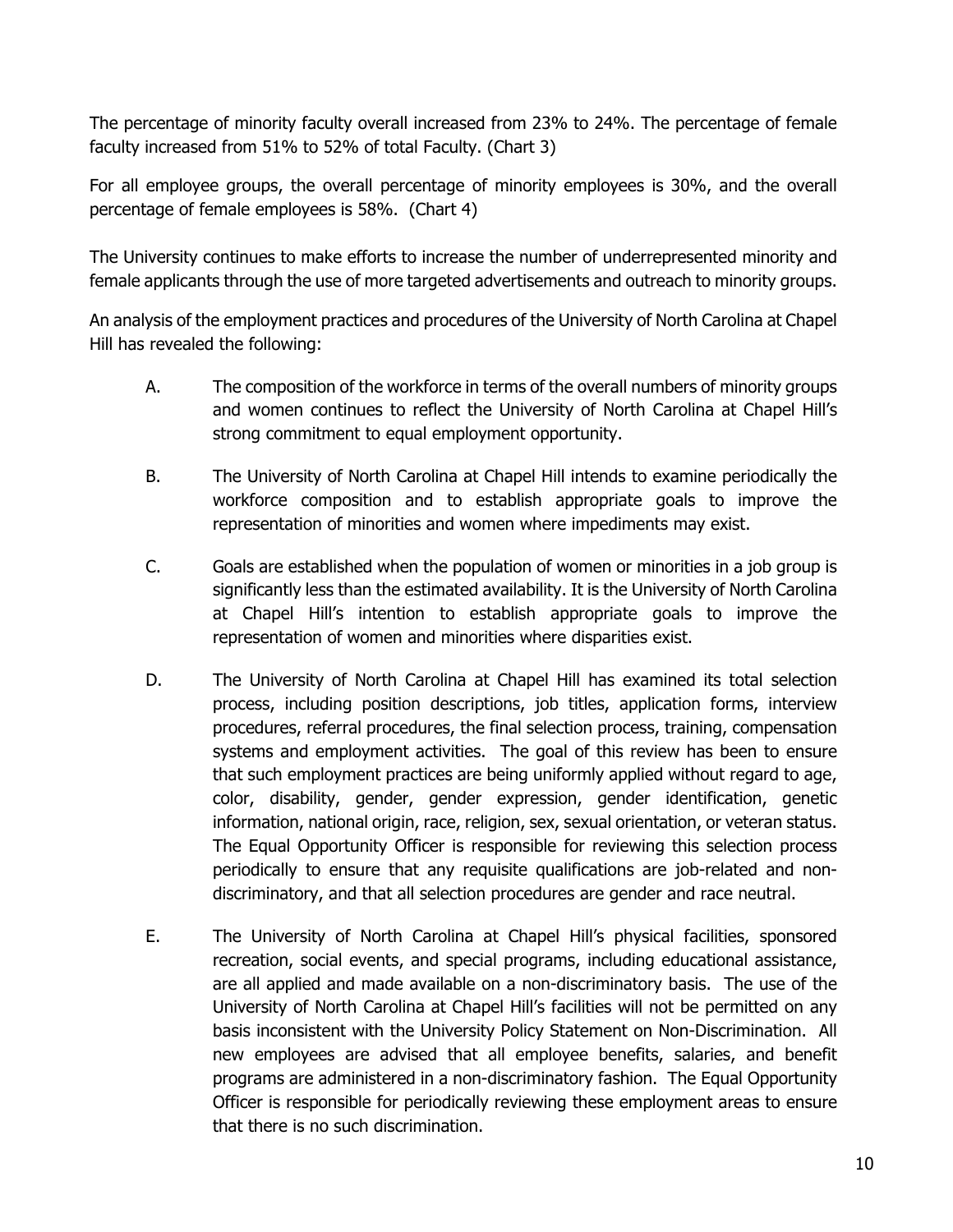F. Management seeks to make the work environment in the University of North Carolina at Chapel Hill supportive and has made efforts to obtain the views of the employees through surveys and other means.

Current federal regulations have established an employment objective for protected veterans, based on the Vietnam Era Veterans' Readjustment Assistance Act (VEVRAA), which equals a benchmark of 5.6%. In addition, federal regulations also established a utilization goal for qualified individuals with disabilities of 7.0%, for each job group, based on § 503 of the Rehabilitation Act.

The University's 2022 EEO plan represents the Vietnam Era Veterans' Readjustment Assistance Act, as amended (VEVRAA) at 41 CFR Part 60-300 and Section 503 of the Rehabilitation Act of 1973, as amended (Section 503) at 41 CFR Part 60-741 regulations were implemented. Employees are invited to self-identify as individuals with disabilities and/or qualified veterans, per Plan requirements.

The University continued its efforts to increase the self-identification of individuals with disabilities by providing training to employees with current and clear information on the definition of "disability," and the purpose of self-identification, specifically the University's need, use, and confidentiality of the data.

Self-identification of disability status for all employees has increased from 6.34% to 6.65% for the current plan year. The University continues to train employees on the regulations, as well as provide an understanding of how the data is used for individuals with disabilities and veterans.

Training is also delivered via the "Blueprint for Engaged Supervision Training" (BEST) program, where the federal requirements for VEVRAA and Section 503, format and frequency of the data request, data usage, and confidential recordkeeping of the data are explained in the "Non-Discrimination and Harassment Compliance" section of the training. The "From Posting through Probation" employment section of the BEST training was also enhanced to provide a thorough understanding of the data use.

# <span id="page-10-0"></span>**VII. Development and Execution of Action-Oriented Programs**

This section is required pursuant to 41 C.F.R. § 60-2.17(c).

The following action-oriented programs or procedures designed to further the University of North Carolina at Chapel Hill's commitment to equal employment opportunity are continuing.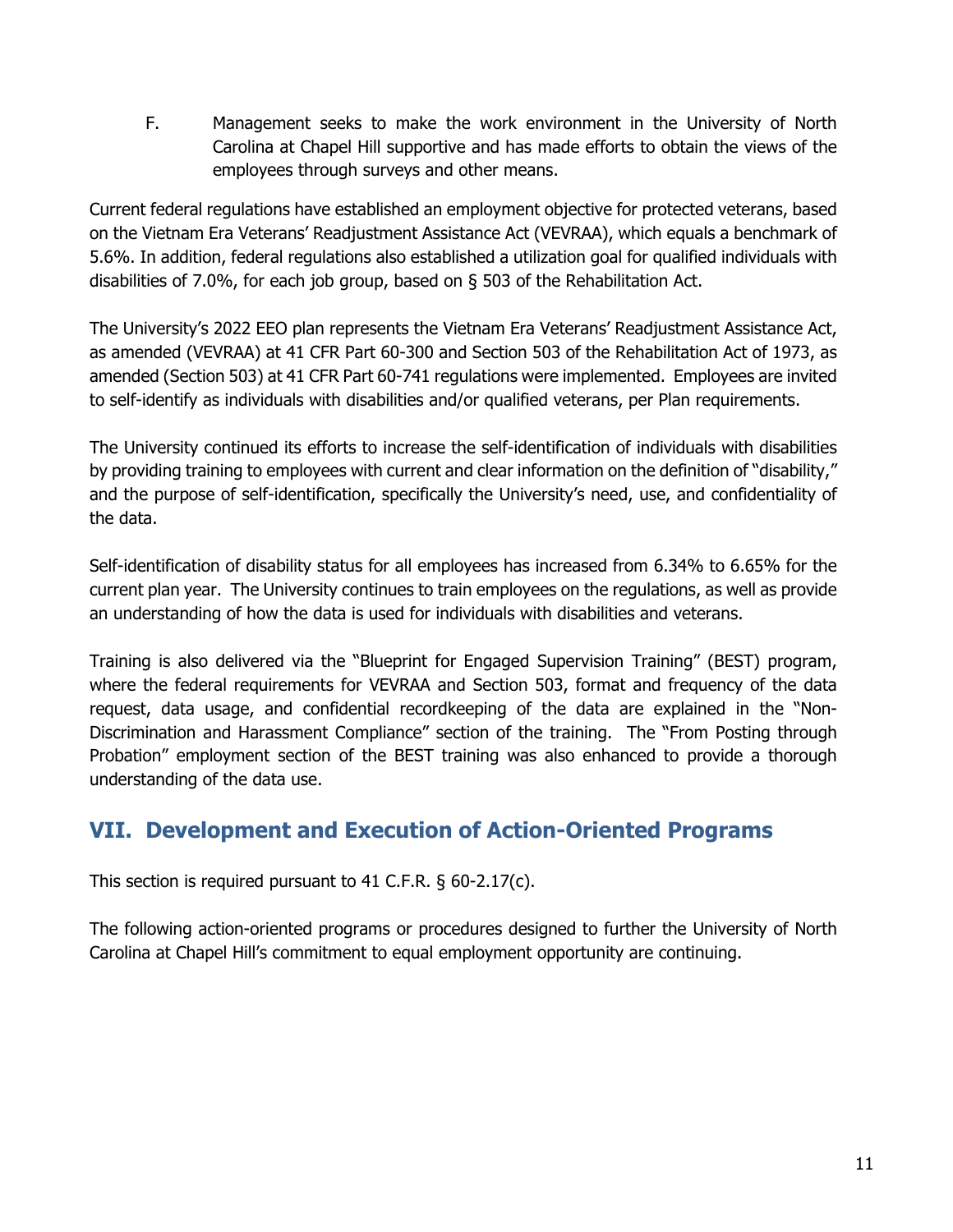### **A. Selection**

<span id="page-11-0"></span>The University of North Carolina at Chapel Hill continues to evaluate the entire selection process and to make good faith efforts to select persons according to ability and qualifications, while recognizing its commitment to take affirmative action to remove impediments to women, minority individuals, individuals with disabilities, and veterans. Recruitment sources are notified of the University of North Carolina at Chapel Hill's Policy Statement on Non-Discrimination. There is no department or job group in the University of North Carolina at Chapel Hill that is limited or closed to employees of a particular age, color, disability, gender, gender expression, gender identification, genetic information, national origin, race, religion, sex, sexual orientation, or veteran status. Further, to help bring about equal employment opportunity, the University of North Carolina at Chapel Hill analyzes all selection techniques and employment standards periodically and, where they are found to create a potential impediment for women, minorities, individuals with disabilities, or veterans, to revise them unless they are job-related. The OHR Organization & Professional Development Department, in conjunction with Employment & Staffing, provides recruitment and selection training to managers and supervisors as well as other programs for supervisors, managers and employees.

#### <span id="page-11-1"></span>**B. Recruitment**

The University of North Carolina at Chapel Hill uses the following techniques to maintain a satisfactory flow of qualified female, minority, individuals with disabilities and veteran applicants.

#### **Recruitment Programs for SHRA Employees**

- Posting the Staff Permanent Openings List daily on the online application system at [www.jobs.unc.edu.](http://www.jobs.unc.edu/) The list is also posted at the Administrative Office Building, 104 Airport Drive, each Wednesday by Employment & Staffing.
- Participating in Job/Career Fairs sponsored by recruiting sources, community organizations, veteran organizations, local Department's of Social Services, and other area employers.
- Periodically contacting community organizations such as the NC Commerce, Workforce Solutions Division as well as organizations for veterans and Individuals with Disabilities.
- Providing the [www.jobs.unc.edu](http://www.jobs.unc.edu/) URL to other agencies, such as the NC Commerce, Workforce Solutions Division, the University of North Carolina-System Office, and the Office of State Human Resources to establish links between the websites.
- Providing collateral materials such as recruitment handouts and marketing items to agencies, minority groups, and community organizations.
- Recommending placing advertisements through Graystone Advertising Group, as appropriate, in diversity recruiting sources such as the Diverse Issues in Higher Education and the INSIGHT into Diversity, as well as cross-posting on Indeed.com partner diversity sites, circaworks.com, insidehighered.com and hercjobs.org.
- Attending and networking at professional meetings such as Triangle Industry Liaison Group (TILG) meetings and Disability: IN NC.
- Applicant screening and referral to departments with open staff positions.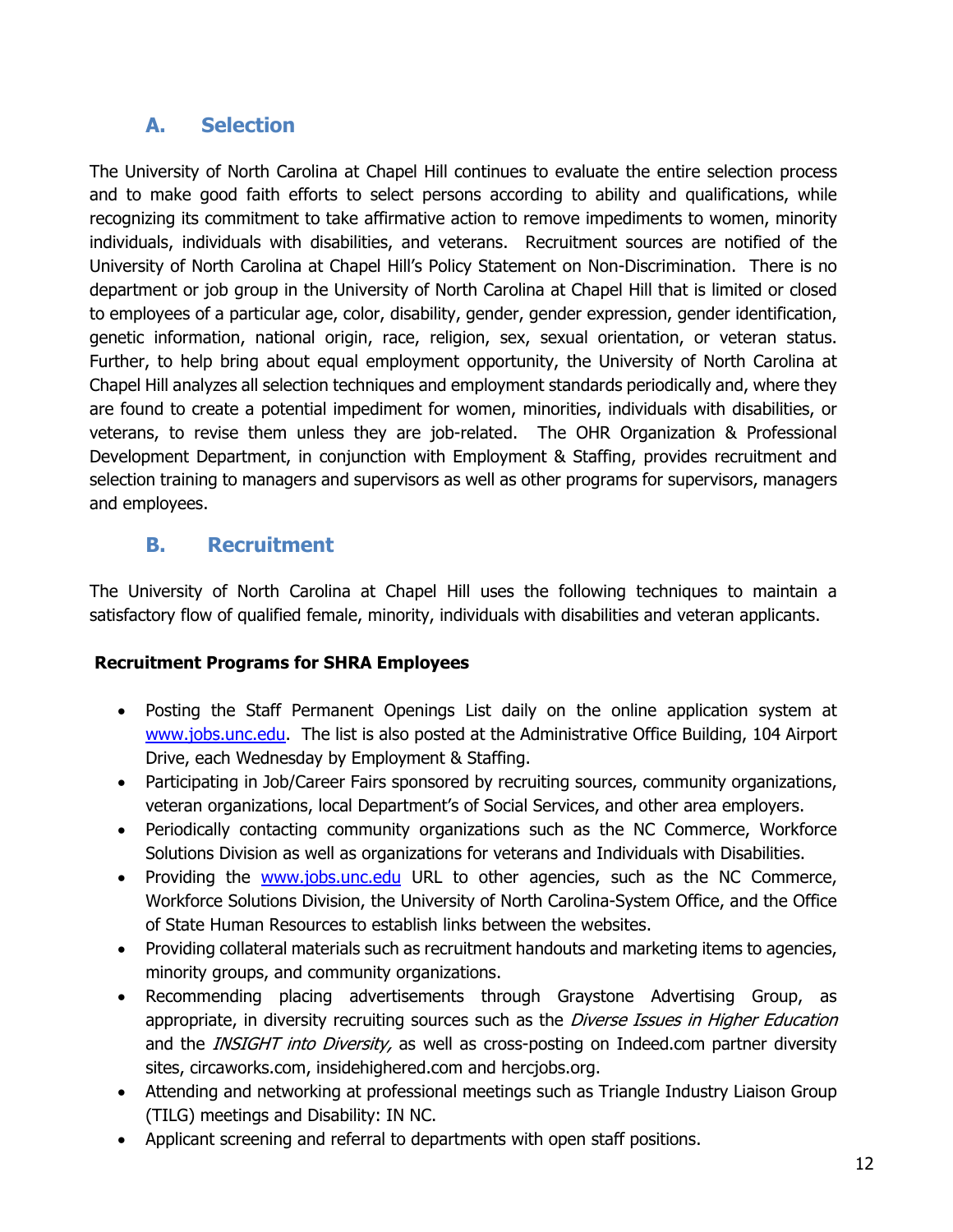#### **Recruitment Programs for EHRA-NF Employees**

- All above-listed items.
- Advertising broadly as appropriate in national professional journals and newspapers, regional journals and newspapers and web-based recruiting sources.
- Letters and announcements to other colleges and universities.
- Networking and interviewing at professional meetings.
- Special efforts to identify minority and female candidates through professional caucuses, organizations and schools with significant minority enrollments.
- Efforts to create diverse search committees.
- Regular contact with representatives of veteran's groups, including the NC Commerce, Workforce Solutions Division and Vocational Rehabilitation Services.
- All positions are posted automatically in UNC Employment Opportunities and Inside Higher Ed Jobs.com.

### <span id="page-12-0"></span>**C. Promotions**

The University of North Carolina at Chapel Hill will periodically review its promotion criteria and procedures to ensure that promotional decisions are made without regard to age, color, disability, gender, gender expression, gender identity, genetic information, national origin, race, religion, sex, sexual orientation or veteran status. In an effort to maintain acceptable promotion rates for qualified minorities and women, the University of North Carolina at Chapel Hill uses the following procedures:

- Providing job training, including such assistance as tuition reimbursement
- Providing an employee evaluation program
- Reviewing work specifications to ensure job-relatedness
- Reviewing promotional decisions and requiring such decisions be justified on a nondiscriminatory basis

# <span id="page-12-1"></span>**D. Training**

The OHR Organization & Professional Development unit, in conjunction with Employment & Staffing, provides recruitment and selection training to managers and supervisors on a scheduled basis through such courses as SHRA Hiring: From Posting to Probation, Blueprint for Engaged Supervision Training (BEST), and other programs for all employees.

The unit's mission is to provide meaningful learning opportunities that encourage development, stimulate productivity, create a healthier workplace environment, and enhance the capabilities of the University's committed and diverse workforce. Available programs address a wide variety of management, supervisory, and employee needs.

Courses sponsored by OHR Organization & Professional Development also include a variety of cultural diversity programs, such as Diversity in Hiring, Diversity in the Workplace, and Ethics in the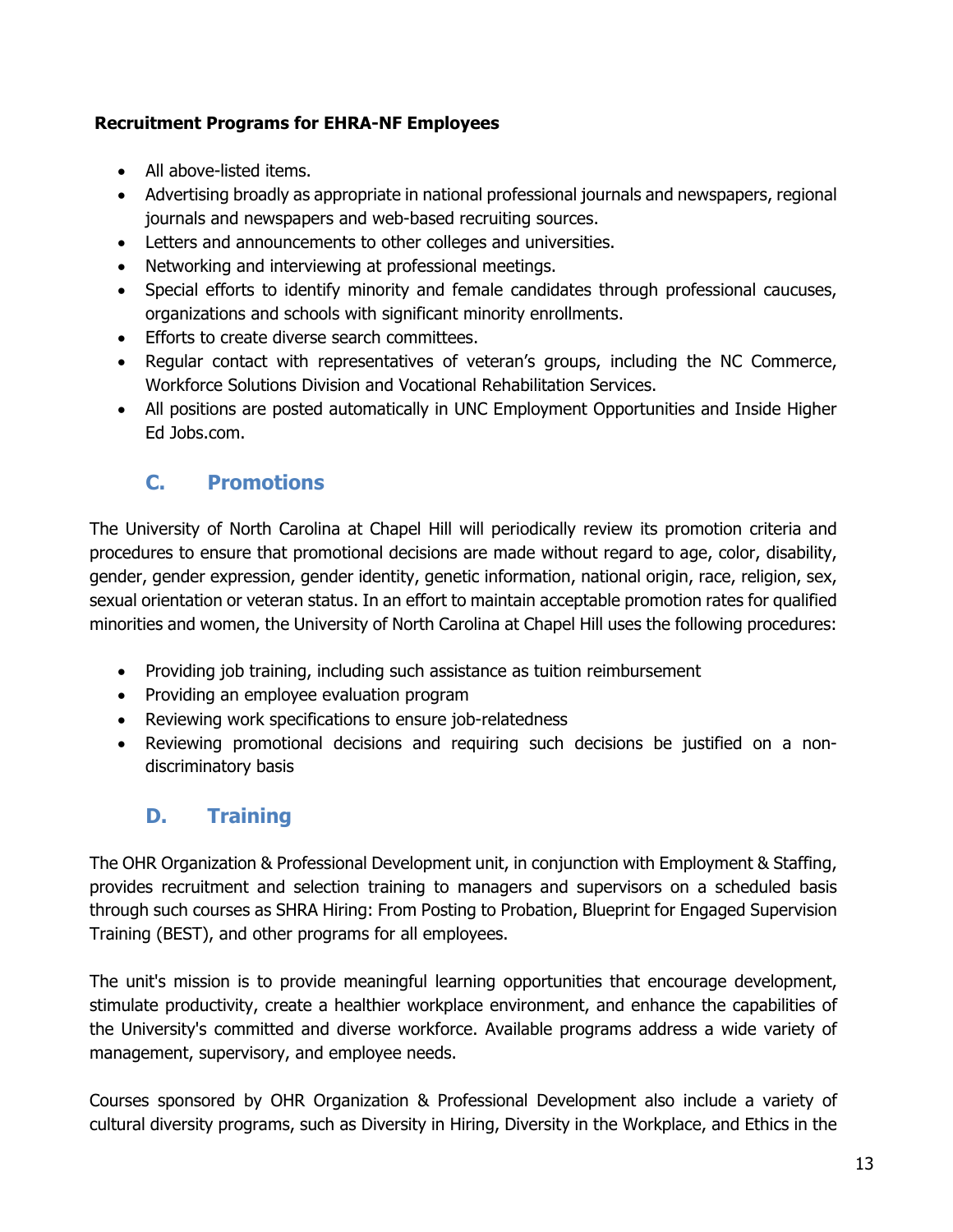Workplace. All workshops are free to UNC-Chapel Hill employees. Special training is available upon request from hiring departments and selection committees.

Additional programs address a wide variety of management, supervisory, and employee needs including topics such as Becoming a Team Player, Bringing Out the Best in Others, Change Management, Communication Essentials, Coaching Skills, Effective Decision Making, Emotional Intelligence, How to Receive Criticism and Make it Work for You, Presentations with Pizzazz, and Using Reason to Resolve Conflict. All workshops are free to UNC-Chapel Hill employees. Special training is available upon request from hiring departments and selection committees.

All educational and other training programs sponsored by the University are open to qualified employees without regard to age, color, disability, gender, gender expression, gender identity, genetic information, national origin, race, religion, sex, sexual orientation, or veteran status. Employees are encouraged to take advantage of these training opportunities. In addition, educational leaves may be granted by the University for approved educational programming. Information regarding OHR Organization & Professional Development programs, tuition waiver, and other educational assistance programs is available at https://hr.unc.edu/benefits/educationalassistance/.

#### **Equal Employment Opportunity and Diversity Fundamentals**

All new supervisors are required to attend Equal Employment Opportunity and Diversity Fundamentals (EEODF) training within the first year of becoming a supervisor. This training is offered by the Office of State Human Resources (OSHR). This program addresses EEO compliance and workplace diversity in state government. The program focuses on developing awareness and building skills to use on the job.

#### **Other EO Training**

In addition, the Equal Opportunity and Compliance Office offers courses on Preventing Unlawful Harassment in the Workplace, Americans with Disabilities Act (ADA), Search Committees & Unconscious Bias, and custom training addressing harassment and discrimination issues within the workplace. The Equal Opportunity and Compliance Office also offers required courses including Title IX Awareness and Violence Prevention, for all employees, and Responsible Employees Training for all employees designated as "Responsible Employees" within the University. The catalog of equal employment opportunity training is part of the University's harassment prevention strategy.

#### <span id="page-13-0"></span>**E. Facilities**

The University of North Carolina at Chapel Hill continually makes certain that its facilities and university-sponsored social and recreational activities are not segregated and actively encourages all employees to participate in any such university-sponsored events.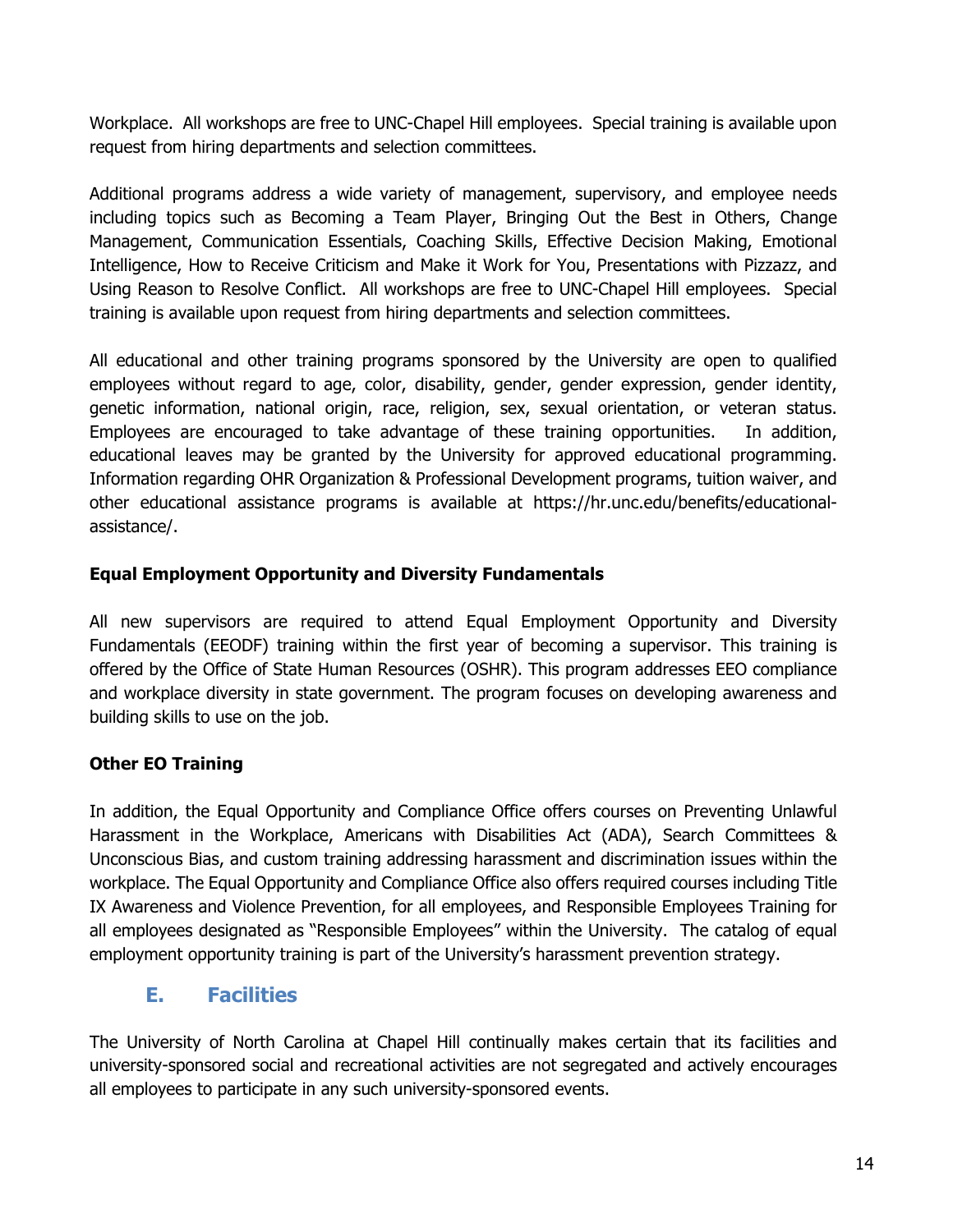# <span id="page-14-0"></span>**VIII. Internal Audit and Reporting Systems**

This section is required pursuant to 41 C.F.R. § 60-2.17(d).

The University of North Carolina at Chapel Hill's audit and reporting system is designed to accomplish the following:

- Measure the effectiveness of the Plan
- Document employment activities
- Identify problem areas where remedial action is needed
- Determine the degree to which the Plan's objectives have been met

The following employment activities are reviewed to ensure non-discrimination and equal employment opportunity for all individuals:

- Recruitment, advertising, and job application procedures
- Hiring, promotion, award of tenure, layoff, and recall from layoff
- Pay rates and other forms of compensation, including fringe benefits
- Job assignments, job classifications, and job descriptions
- Sick leave, leaves of absence, and any other leave
- Trainings and attendance at professional meetings and conferences
- Any other terms, conditions, or privileges of employment

Responsibility for monitoring analyzing and evaluating the University's equal opportunity progress for EHRA employees rests with the EHRA Non-Faculty Human Resources unit; for faculty, with the Academic Personnel Office; and for SHRA employees, with the Employment & Staffing and Classification & Compensation units within the Office of Human Resources. The following data is reviewed as part of the internal audit process:

- Applicant flow and application referral data by race, sex, interview status, and the action taken for individuals applying for job opportunities
- Summary data of job offers and hires, promotions, resignations, terminations, and layoffs by job group, race, and sex
- Summary data of applicant flow identifying total applicants, total minority applicants, and total female applicants for each position
- Records related to the University of North Carolina at Chapel Hill's compensation system

The audit system includes periodic reports documenting the University's efforts to achieve its equal employment opportunity responsibilities. Annually, the Equal Opportunity Officer compiles and analyzes an extensive report covering all aspects of equal employment opportunity progress. Employment activity reports for SHRA, EHRA Non-Faculty and Faculty employees are included in Appendices A, B and C respectively.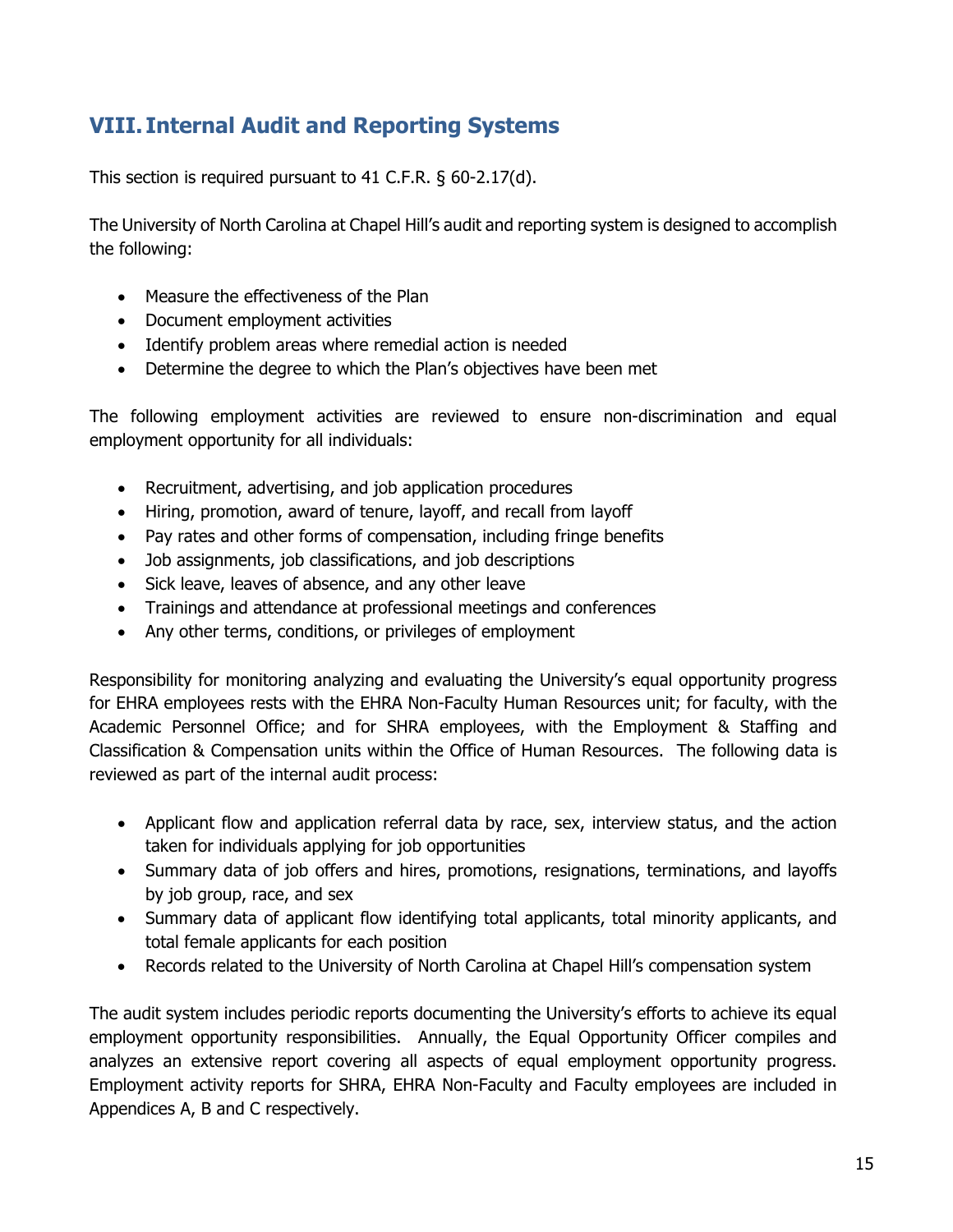Procedures used and records kept in the course of recruitment, appointment, reappointment, and promotion activities of the schools and departments and of the officers and committees that review those actions are subject to continuing review and evaluation by the senior administrative officers of the University and by the Equal Opportunity Officer. The Equal Opportunity Officer will meet with and keep senior administrative officers informed of developments in the entire equal employment opportunity area.

The University will, at appropriate intervals, re-examine the various aspects of its equal employment opportunity efforts. Should any instances of discrimination be discovered in such analyses, or by other available means, the appropriate University officials will take prompt corrective action.

# <span id="page-15-0"></span>**IX. Attainment of Prior Year Placement Goals**

The University of North Carolina at Chapel Hill developed action-oriented programs designed to accomplish its established goals and objectives, thereby enhancing the employment and advancement opportunities for minorities and females. These efforts resulted in progress toward attaining goals and objectives and strengthening the equal employment opportunity program overall.

These goals are shown in the Plan's Incumbency vs. Availability and Placement Goals and Summary Analysis, as of October 31, 2021. The percentage goals reflect the percent availability for the respective under-represented group in the respective job group. No goal is shown where the University's workforce in the respective job group already exceeds availability as identified by the availability study.

Based on an analysis of 2021 and 2022 EO Plan SHRA Placement Goals, the University was successful in meeting the goals for job groups 5A (minorities) and 5B (minorities.) The 2022 Plan reflects new and continued Placement Goals in job groups 4A, 4D, 4E, 4J, 6A, 6B, 6C, 6F, 7B, and 9D (minorities) and in job groups 4G, 4L, 5A, 6B, 6F, 7B and 8B (women).

Based on an analysis of 2021 and 2022 EO Plan EHRA Non-Faculty Placement Goals, the University was successful in meeting the goals for job group 6C (minorities.) The 2022 Plan reflects new and continued Placement Goals in job group 1E and 4L (women) and in job groups 4E and 6B (minorities.)

The University was successful in meeting some of the 2021 placement goals for SHRA, EHRA Non-Faculty, and Faculty job groups. The breakdown of placement goals that have been met, as well as new and continued goals for SHRA, EHRA Non-Faculty and Faculty is as follows: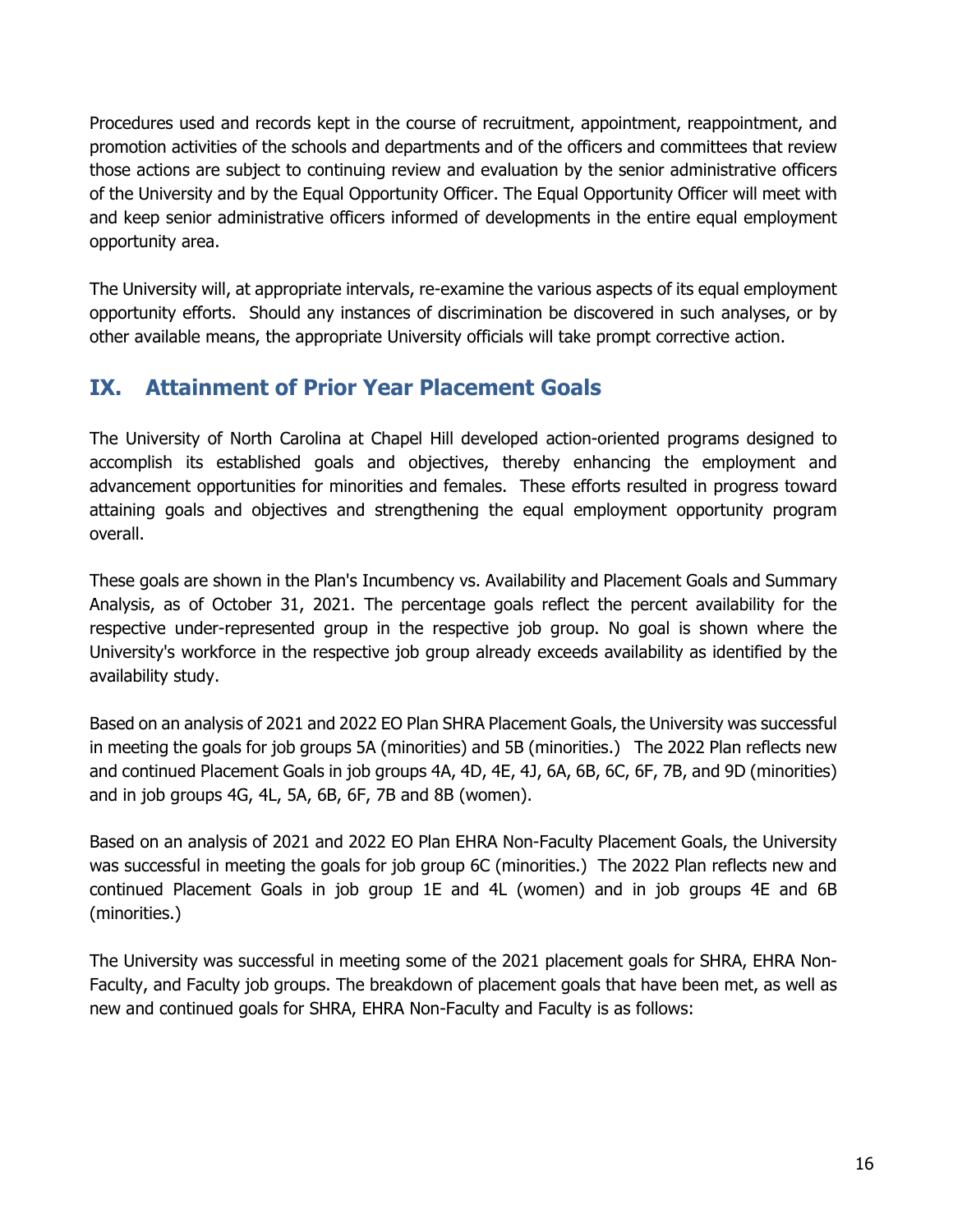| <b>2022 SHRA Placement Goals</b>             |                                               |  |  |
|----------------------------------------------|-----------------------------------------------|--|--|
| <b>Minorities</b>                            | <b>Women</b>                                  |  |  |
| 4A - Academic Affairs Professionals          | 4G - Information Technology Professionals     |  |  |
| 4D - Fiscal Affairs Professionals            | 4L - Athletic Affairs Professionals           |  |  |
| 4E - External Affairs & Comms. Professionals | 5A - Administrative/Office Support Managers   |  |  |
| 4J - Health Science Professionals            | 6B - Technology Tech/Paraprofessionals        |  |  |
| 6A - Institutional Tech/Paraprofessionals    | 6F - Environment Tech/Paraprofessionals       |  |  |
| 6B - Technology Tech/Paraprofessionals       | 7B - Skilled Craftperson                      |  |  |
| 6C - Research/Lab Tech/Paraprofessionals     | 8B - Service/Maintenance Staff                |  |  |
| 6F - Environment Tech/Paraprofessionals      |                                               |  |  |
| 7B - Skilled Craftperson                     |                                               |  |  |
| 9D - Limited Term & Temporary Positions      |                                               |  |  |
|                                              |                                               |  |  |
| <b>2021 Minority Goals Met</b>               | 2021 Female Goals Met                         |  |  |
| 5A - Admin./Office Support Mgr.              | None                                          |  |  |
| 5B - Admin./Office Support Spv.              |                                               |  |  |
|                                              |                                               |  |  |
| 2022 EHRA Non-Faculty Placement Goals        |                                               |  |  |
| <b>Minorities</b>                            | Women                                         |  |  |
| 4E - External Affairs & Comms. Professionals | 1E - Heads of Admin. Div., Dep't, & Ctrs      |  |  |
| 6B - Technology Tech/Paraprofessionals       | 4L - Athletic Affairs Professionals           |  |  |
|                                              |                                               |  |  |
| 2021 Minority Goals Met                      | 2021 Female Goals Met                         |  |  |
| 6C - Research/Lab Tech/Paraprofessionals     | None                                          |  |  |
|                                              |                                               |  |  |
|                                              | <b>2022 Faculty Placement Goals</b>           |  |  |
| <b>Minorities</b>                            | <b>Women</b>                                  |  |  |
| Kenan Flagler Business School                | College of Arts & Sciences - Biology          |  |  |
|                                              | College of Arts & Sciences - Biomedical Engr. |  |  |
|                                              | School of Public Health - Biostatistics       |  |  |
|                                              | Kenan Flagler Business School                 |  |  |
|                                              |                                               |  |  |
| <b>2021 Minority Goals Met</b>               | 2021 Female Goals Met                         |  |  |
| None                                         | School of Media and Journalism                |  |  |

The 2022 Plan contains data for all permanent and temporary, part-time and full-time employees. Numerous circumstances can impact workforce projections by race, sex and job group so that these are not always precise. The number of new positions that might be established and turnover in this dynamic labor market cause such projections to be estimates. In this context, percentage workforce goals to which the University is committed have been set where minorities and/or women are shown, by availability, to be under-represented in the University's workforce. The objective or "goal" is established to make good faith efforts that would result in an increase in the number of minorities or women in the workplace that equals or exceeds the number of minorities or women that are estimated to be available to work within the identified positions.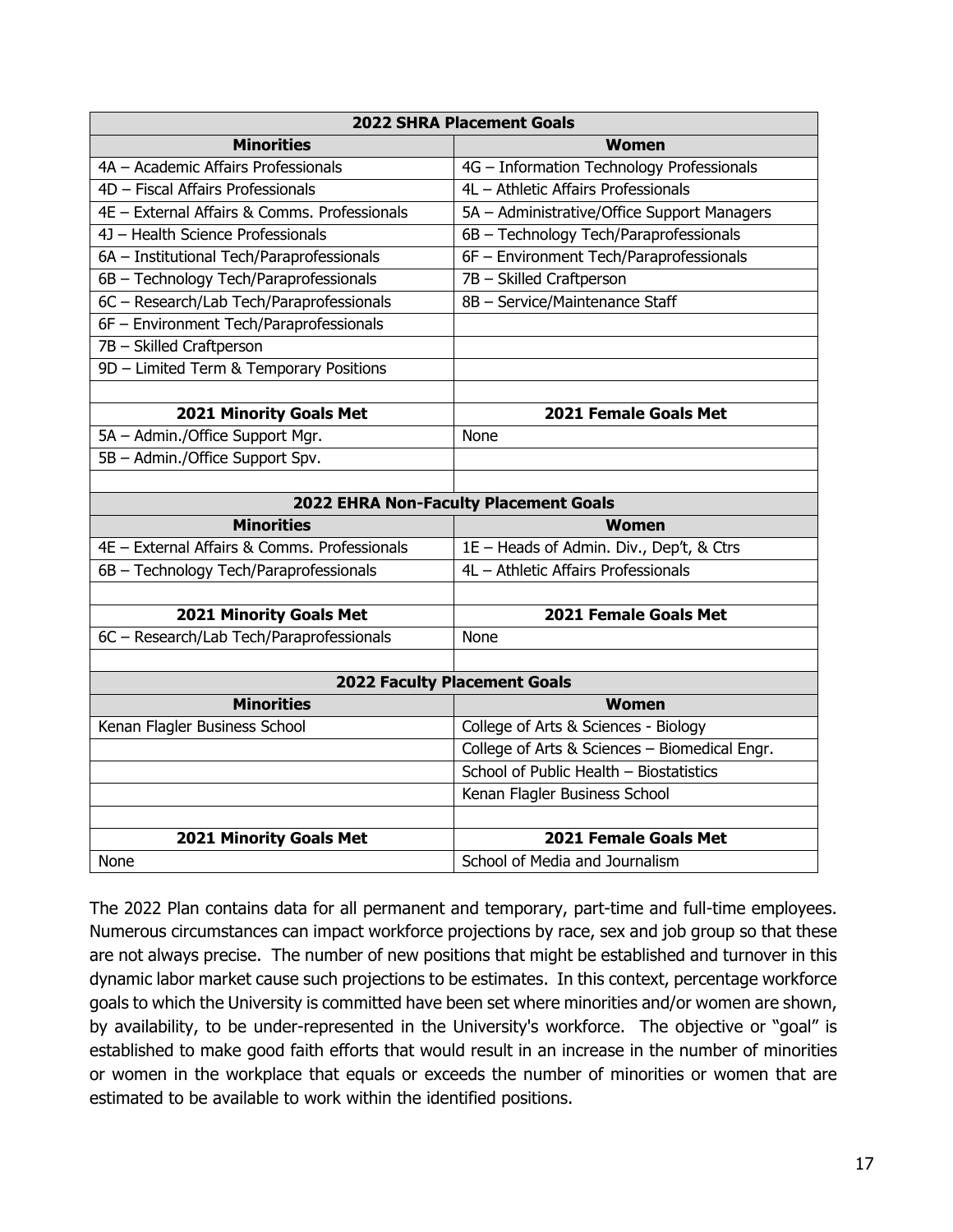# <span id="page-17-0"></span>**X. EEO Programs for Individuals with Disabilities and Protected Veterans**

This section is required pursuant to 41 C.F.R. Parts 60-741 and 60-300.

### <span id="page-17-1"></span>**A. Equal Opportunity Statement**

The University of North Carolina at North Carolina will not discriminate against any employee or applicant for employment because of a physical or mental disability or because they are a protected veteran, in regard to any position for which the employee or applicant for employment is otherwise qualified. The University agrees to take affirmative action to employ, advance in employment, and otherwise treat qualified individuals with disabilities and qualified veterans without discrimination based upon their disability or veteran status in all employment practices. The University will recruit, hire, train, and promote persons in all job titles; ensure that all other employment actions are administered without regard to disability or veteran status; and ensure that all employment decisions are based only on valid job requirements.

In furtherance of this policy, the University prohibits harassment, intimidation, discrimination, and any retaliatory action against any employee or applicant for employment who makes a charge of employment discrimination, testifies, assists or participates in any manner at a hearing, proceeding or investigation of discrimination in an employment complaint.

#### **Affirmative Action for Individuals with Disabilities**

In accordance with the Americans with Disabilities Act (ADA) and other federal and State law, and consistent with the University's Policy on Prohibited Discrimination, Harassment and Related Misconduct, it is the policy of the University to provide reasonable accommodations in employment to any qualified individual with a disability unless the accommodation would impose an undue hardship on the operation of the University's business or would change the essential functions of the position. Retaliation against an individual with a disability for using this policy is prohibited.

The term "disability" with respect to an individual means a physical or mental condition that substantially limits one or more major life activities, having a record or history of such a condition, being perceived to have a disability or an impairment that occurs in episodes or that is in remission if it substantially limits a major life activity when it is active.

#### **Affirmative Action for Protected Veterans**

The University Veterans' Preference policy applies to eligible veterans and eligible spouses/dependents. In appreciation for their service to their country and in recognition of the time and advantage lost toward the pursuit of a civilian career, veterans shall be granted preference in University employment. The preference and service calculations defined shall apply to eligible veterans and eligible spouses/dependents in initial employment, subsequent employment, promotions, reassignments, lateral transfers, and layoffs.

The University, as a government contractor, is subject to the Vietnam Era Veterans' Readjustment Assistance Act of 1974, as amended by the Jobs for Veterans Act of 2002, 38 U.S.C. 4212 (VEVRAA), which requires Government contractors to take affirmative action to employ and advance in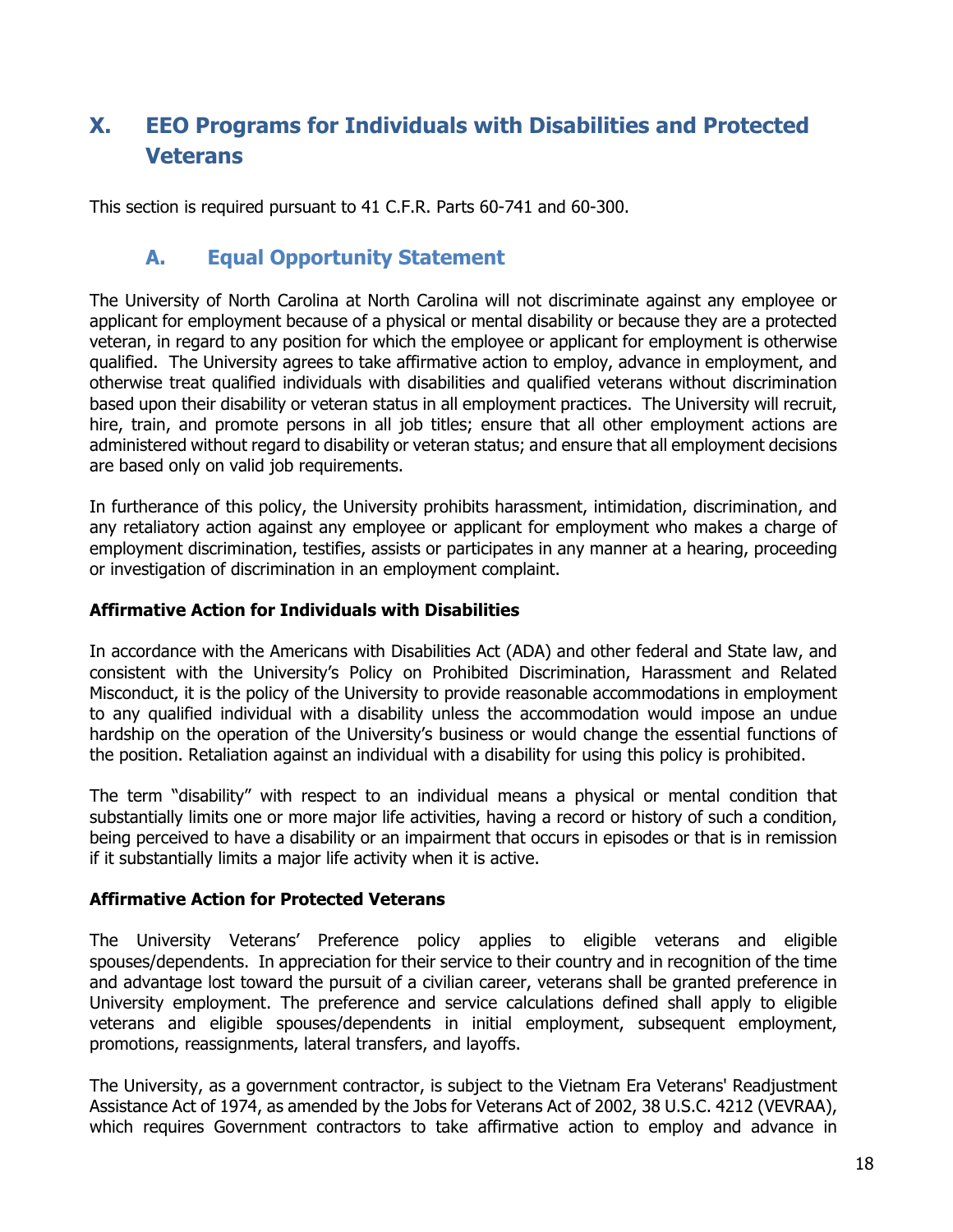employment: (1) disabled veterans; (2) recently separated veterans; (3) active-duty wartime or campaign badge veterans; and (4) Armed Forces service medal veterans.

These classifications are defined as follows:

- Disabled veteran a veteran of the U.S. military, ground, naval, or air service who is entitled to compensation (or who, but for the receipt of military-retired pay, would be entitled to compensation) under laws administered by the Secretary of Veterans Affairs or a person who was discharged or released from active duty because of a service-connected disability.
- Recently separated veteran any veteran during the three-year period beginning on the date of such veteran's discharge or release from active duty in the U.S. military, ground, naval, or air service.
- Active-duty wartime or campaign badge veteran a veteran who served on active duty in the U.S. military, ground, naval, or air service during a war or in a campaign or expedition for which a campaign badge has been authorized under the laws administered by the Department of Defense.
- Armed Forces service medal veteran a veteran who, while servicing on active duty in the U.S. military, ground, naval, or air service participated in a U.S. military operation for which an Armed Forces service medal was awarded pursuant to Executive Order 12985.

### <span id="page-18-0"></span>**B. Review of Employment Processes**

The University has reviewed its employment processes and determined that its present procedures are careful, thorough, and systematic in their consideration of the job qualifications of applicants and employees and ensures that they do not stereotype individuals with disabilities and protected veterans. The University analyzes specific job qualifications every time there is a job vacancy to ensure that the qualification requirements do not screen out individuals with disabilities or qualified veterans. All qualification requirements approved by the University are job-related or consistent with business necessity.

The University also ensures that all educational and other training are open to qualified employees without regard to disability or veteran status.

As of March 24, 2014, the University began inviting all applicants to voluntarily self-identify as an individual with a disability and/or a veteran at the pre-offer stage, and again at the post-offer stage, but before the applicant begins work, via the electronic application system, using the format prescribed by the OFCCP in compliance with 41 CFR 60-300.42(a).

# <span id="page-18-1"></span>**C. Review of Physical and Mental Qualifications**

The University reviews the physical and mental job qualification standards as job qualification requirements are established or revised to ensure that, to the extent qualifications standards tend to screen out qualified individuals with disabilities or qualified protected veterans, they are job related for the position in question and are consistent with business necessity.

The hiring department, with assistance and guidance from the Classification & Compensation Consultants do the following: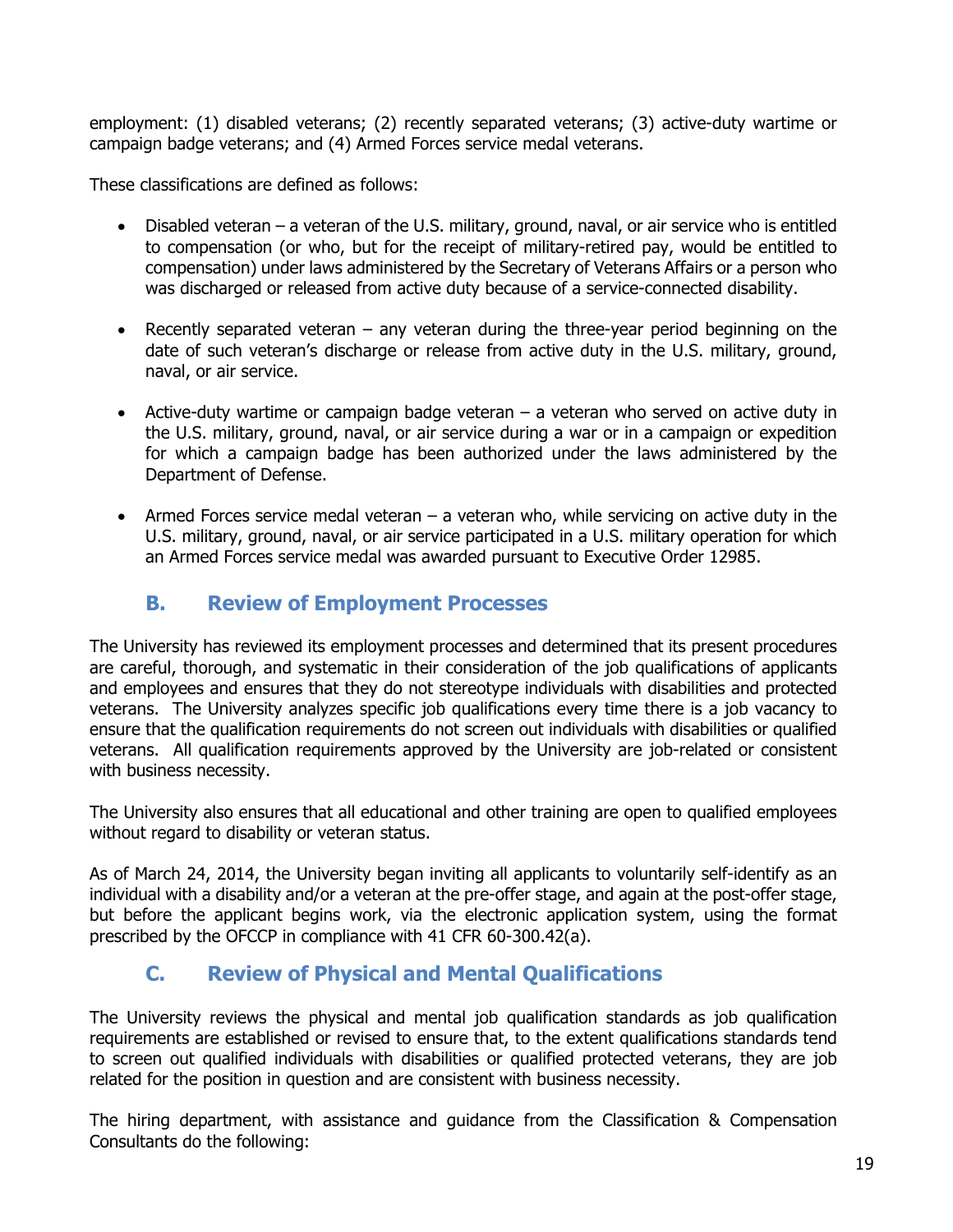- Assess the need for the position to ensure it contributes to meeting the goals, objectives, and mission of the work unit;
- Conduct a job analysis including a review of the duties and responsibilities of the position, and the qualifications required for organizational success; and
- If necessary, revise the position description.

Job analysis is necessary only when there is a change in the duties and responsibilities that impact the qualifications and competencies required. If a current, accurate job analysis already exists for a given job type, there is no need to conduct an analysis for each vacancy. All qualification requirements approved are job-related or consistent with business necessity and the safe performance of the job.

#### <span id="page-19-0"></span>**D. Reasonable Accommodations**

The University is committed to equal opportunity in all aspects of employment for qualified individuals with a disability. In accordance with the Americans with Disabilities Act (ADA) and State law, and consistent with the University's Policy on Prohibited Harassment and Discrimination, it is the policy of the University to provide reasonable accommodations in employment to qualified individuals with disabilities unless the accommodation would impose an undue hardship on the operation of the University's business or would change the essential functions of the position.

The ADA Coordinator, in consultation with other University offices, is responsible for ensuring that appropriate accommodations are available for employees or applicants for employment who selfidentify.

### <span id="page-19-1"></span>**E. Harassment Prevention**

The University is committed to providing an inclusive and welcoming environment and to ensuring that educational and employment decisions are based on individuals' abilities and qualifications. Consistent with these principles and applicable laws, it is therefore the University's policy not to discriminate based on protected status, including disability and veteran status.

Employees with complaints alleging discrimination or harassment because of their disability and/or veteran status are encouraged to use the Policy on Prohibited Discrimination, Harassment and Related Misconduct. The policy prohibits retaliation against an individual because of their good faith participation in the reporting, investigation, or adjudication of violations of the policy.

Employees are also encouraged to use grievance procedure(s) currently in effect at the University.

Employees or applicants should address their concerns to:

Equal Opportunity and Compliance Office 214 W. Cameron Avenue, Chapel Hill, NC CB #9160 (919) 966-3576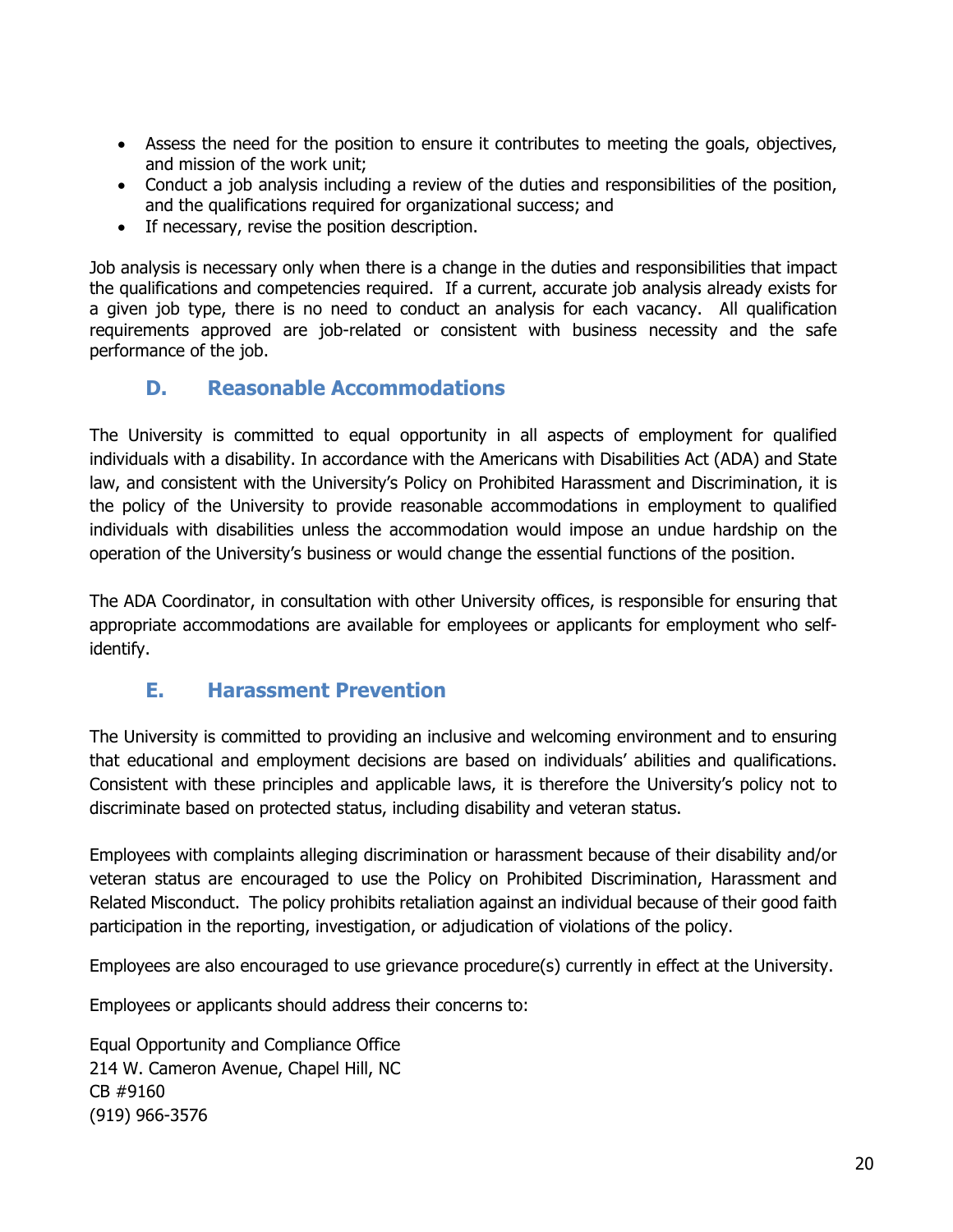# <span id="page-20-0"></span>**F. Internal Dissemination of the Policy**

The University disseminates this policy internally as follows:

- All employees are advised annually of the University's policy;
- The University informs all employees and prospective employees annually of its commitment to engage in affirmative action to increase employment opportunities for individuals with disabilities and protected veterans;
- The policy is included in employee orientation and is discussed thoroughly in the Blueprint for Engaged Supervision in Training (BEST) program;
- Through completion of the NC Office of State Human Resource's *Equal Employment* Opportunity and Diversity Fundamentals (EEODF) training course is also a requirement for all supervisory and management staff; and
- Applicants and employees who believe they are qualified individuals with a disability, or who are a qualified protected veteran are invited to identify themselves if they wish to benefit under this affirmative action program.

# <span id="page-20-1"></span>**G. Audit and Reporting System**

The University has designed and implemented an audit and reporting system that will do the following:

- Measure the effectiveness of the University's EEO program;
- Indicate any need for remedial action;
- Determine the degree to which the University's objectives have been met;
- Determine whether employees identified as individuals with a disability and protected veterans have had an opportunity to participate in all university sponsored educational, training, recreational, and social events;
- Establish and communicate benchmark and utilization goals when the population of individuals with disabilities in a job group and University-wide protected veterans is significantly less than the established benchmark;
- Measure the University's compliance with the equal employment opportunity program's specific obligations; and
- Take necessary action to bring the program into compliance where the program is found to be deficient.

# <span id="page-20-2"></span>**H. Responsibility for Implementation**

The Equal Opportunity Officer has overall responsibility for implementation of the University's equal opportunity and affirmative action programs. University senior administrators, supervisors and managers share responsibility for implementation of the Plan.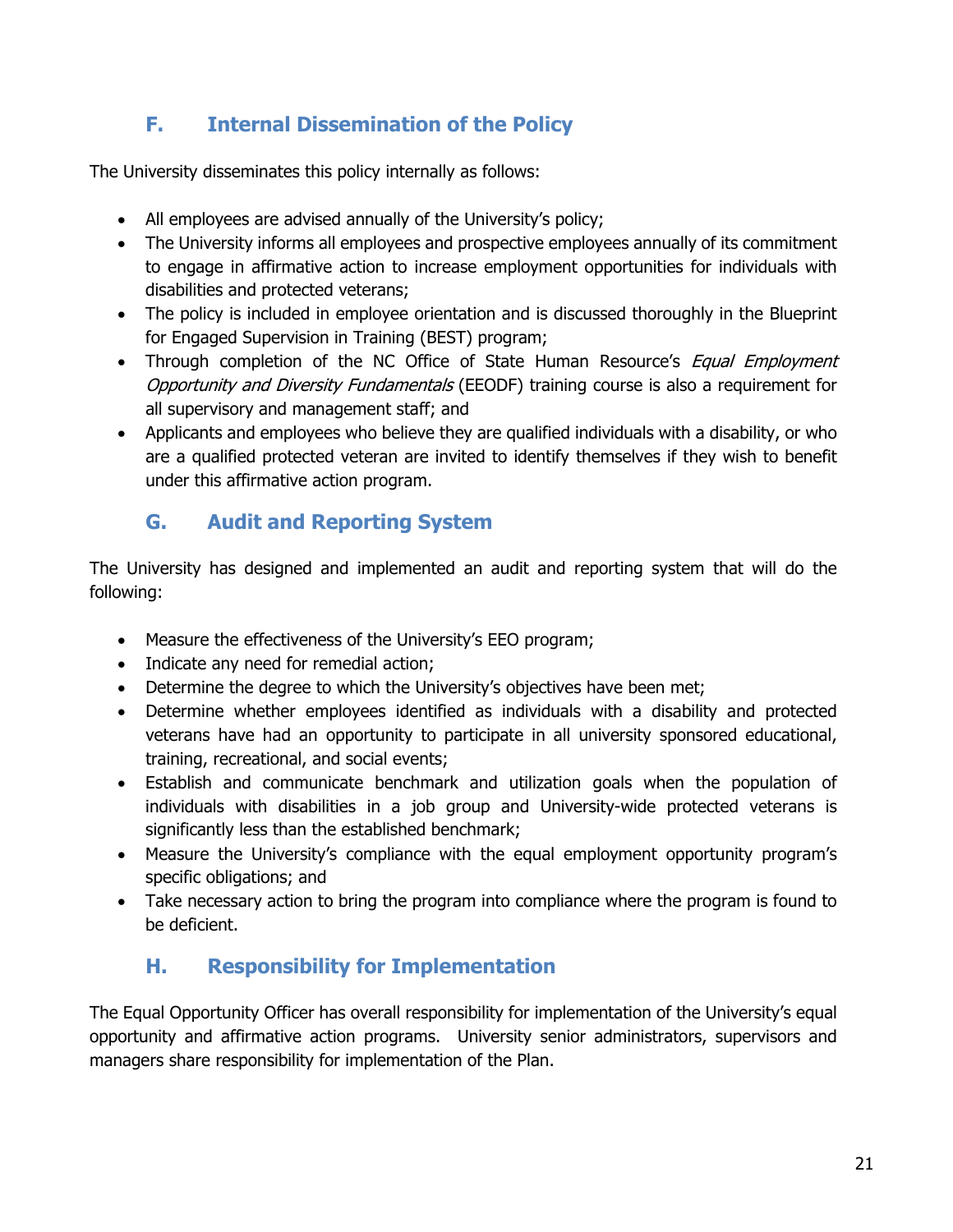# <span id="page-21-0"></span>**I. Training**

All employees involved in recruitment, screening, selection, promotion, disciplinary, and related processes shall be trained to ensure that the commitments in the University's Plan and programs are implemented.

# <span id="page-21-1"></span>**J. Applicant and Hiring Data Collection Analysis**

Current federal regulations have established an employment objective for protected veterans, based on VEVRAA, which equals a benchmark of 5.6%. In addition, federal regulations also established a utilization goal for qualified individuals with disabilities of 7.0%, for each job group, based on § 503 of the Rehabilitation Act.

It is the University's intention to establish appropriate goals to improve the representation of individuals with disabilities and veterans where disparities exist. The University continues to promote measures to increase the employee self-identification participation rate to ensure that the analysis of the Plan reflects a more accurate accounting of the percentage of individuals with disabilities and veterans in our workforce. Training was developed to provide employees with current and clear information regarding the definition of an individual with a disability, and its relation to self-identification, specifically the University's need, use, and confidentiality of the data.

The percentage of University employees who have identified as protected veterans and individuals with disabilities is 1.9% and 6.65% respectively. The number of job groups which met the IWD Utilization Goal during the Plan year increased from 17 to 18. Our current hiring benchmark for protected veterans is 2.0%.

| <b>Total Number of Job</b>                      | 4,133    |                             |       |
|-------------------------------------------------|----------|-----------------------------|-------|
| <b>Openings/Jobs Filled</b>                     |          |                             |       |
| <b>Total Number of</b>                          | 52,676   | <b>Number of Applicants</b> |       |
| <b>Applicants for All</b>                       |          | <b>Self-Identifying as:</b> |       |
| <b>Jobs</b>                                     |          |                             |       |
|                                                 |          | Individuals with            | 4,388 |
|                                                 |          | <b>Disabilities</b>         |       |
|                                                 |          | <b>Protected Veterans</b>   | 1,151 |
| <b>Total Number of</b>                          | $2,684*$ | <b>Number of Hired</b>      |       |
| <b>Applicants Hired</b>                         |          | <b>Individuals Self-</b>    |       |
|                                                 |          | <b>Identifying as:</b>      |       |
| *This number does not include the 544 employees |          | Individuals with            | 147   |
| promoted and 905 employees transferred.         |          | <b>Disabilities</b>         |       |
|                                                 |          | <b>Protected Veterans</b>   | 27    |

#### **Applicant and Hiring Data Collection Analysis**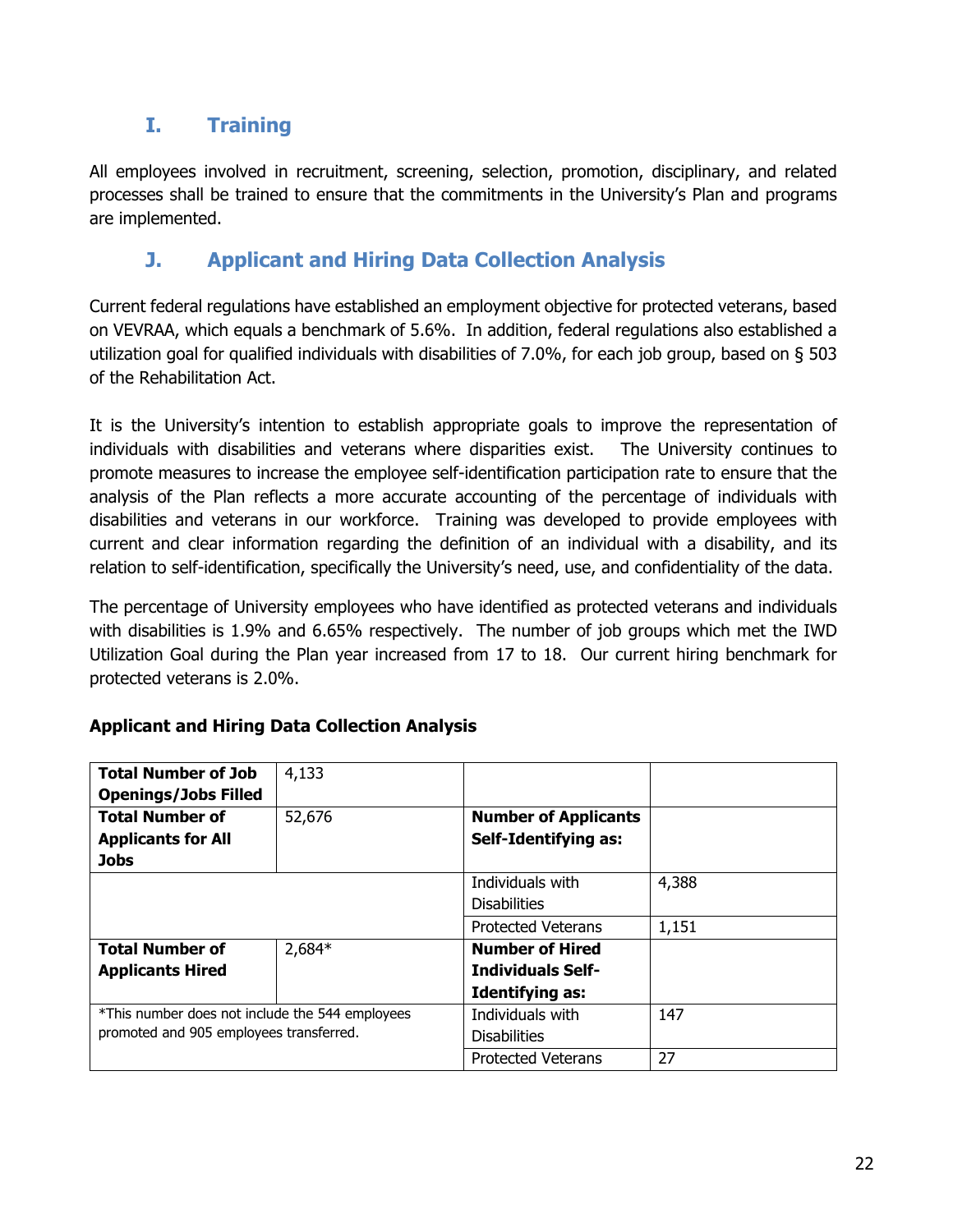After analysis of applicant data, it was found that the total number of individuals with disabilities and protected veterans who have applied for and were offered positions with the University is not representative of the total number of applicants who were informed of the open position through outreach resources. It was found that applicants who listed their referral from veteran and/or disability related resource were not consistent in also self-identifying their veteran and/or disability status. This inconsistency has had a negative impact on assessing our outreach efforts and has resulted in an effort to attract and educate applicants on the importance of identifying their recruitment sources and providing a self-identification during the application process.

#### **\*\*The rest of this page is intentionally blank.\*\***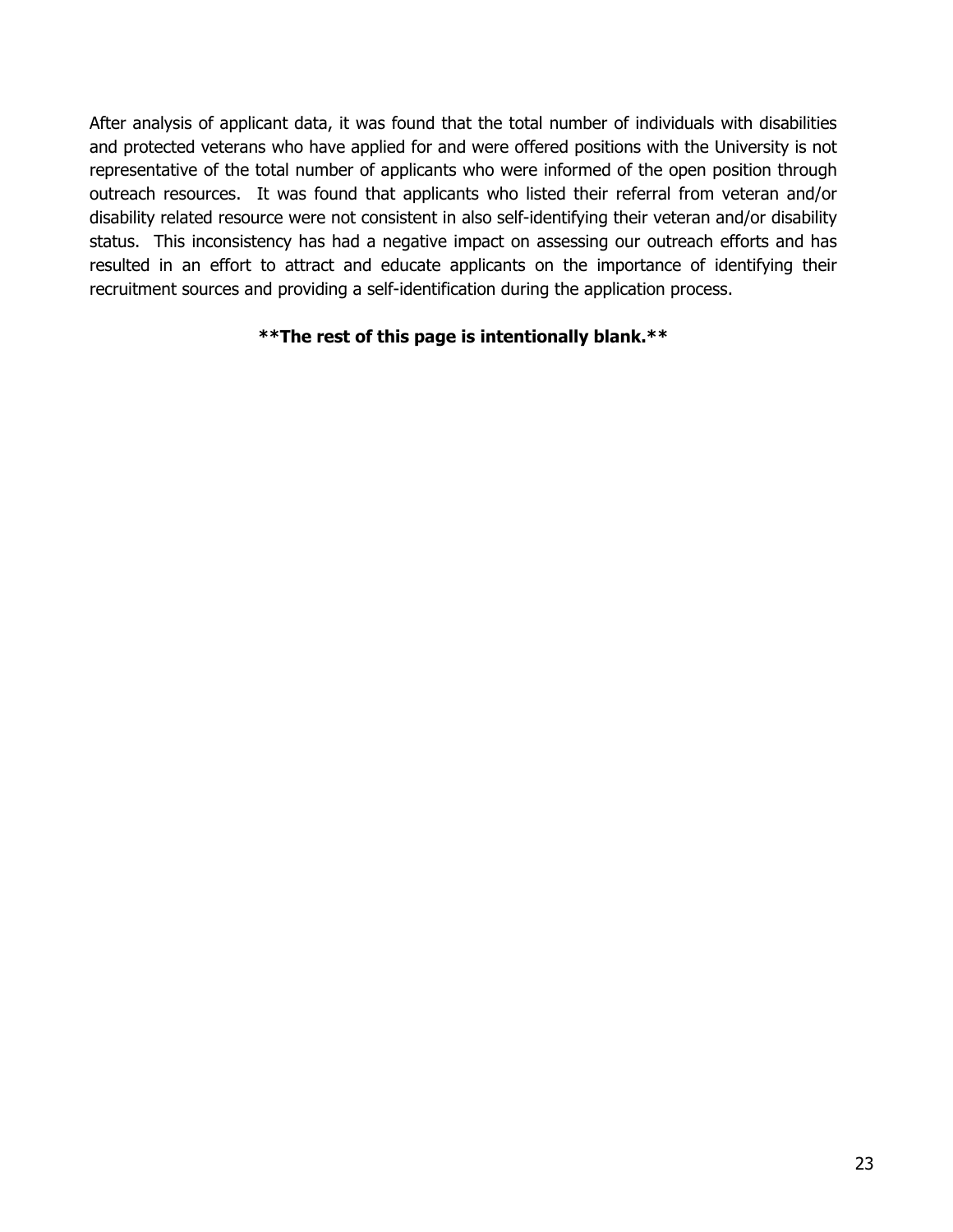| <b>Job Group</b> | <b>Job Group Name</b>                                | Employees*      | Total # IWD    | $\frac{1}{2}$ TWD |
|------------------|------------------------------------------------------|-----------------|----------------|-------------------|
| 1A               | Top Executive Officers                               | $**$            | $**$           | $**$              |
| 1B               | Sr. Institutional & Chief Functional Officers        | 28              | $\overline{2}$ | 7.14%             |
| 1 <sup>C</sup>   | <b>Institutional Administrators</b>                  | 23              | $\overline{2}$ | 8.69%             |
| 1D               | Heads of Academic Div., Dept's, & Ctrs.              | $\overline{7}$  | L.             | 0.00%             |
| 1E               | Heads of Administrative Div., Dept's, & Ctrs.        | 44              | $\overline{4}$ | 9.09%             |
| 2A               | Faculty/Corps of Instruction                         | 5,456           | 195            | 3.57%             |
| 2B               | Professionals with Academic Rank                     | 10              | $\mathbf{1}$   | 10.00%            |
| 3A               | <b>Administrative Unit Heads/ Professionals</b>      | 67              | $\overline{5}$ | 7.46%             |
| 3B               | Managers                                             | 16              | $\frac{1}{2}$  | 0.00%             |
| 3C               | <b>Administrative Professional Associates</b>        | 64              | 8              | 12.50%            |
| 4A               | <b>Academic Affairs Professionals</b>                | 452             | 52             | 11.50%            |
| 4B               | <b>Student Affairs Professionals</b>                 | 259             | 29             | 11.19%            |
| 4C               | <b>Institutional Affairs Professionals</b>           | 258             | 42             | 16.27%            |
| 4 <sub>D</sub>   | <b>Fiscal Affairs Professionals</b>                  | 583             | 64             | 10.97%            |
| 4E               | External Affairs & Communications Professionals      | 370             | 18             | 4.86%             |
| 4F               | <b>Facilities Professionals</b>                      | 89              | 10             | 11.23%            |
| 4G               | <b>Information Technology Professionals</b>          | 666             | 51             | 7.65%             |
| 4H               | Research, Extension, & Other Education Professionals | 1,242           | 83             | 6.68%             |
| 4                | <b>Health Science Professionals</b>                  | 141             | 9              | 6.38%             |
| 4L               | <b>Athletic Affairs Professionals</b>                | 120             | $\overline{1}$ | 0.83%             |
| 5A               | Administrative/Office Support Managers               | $**$            | $**$           | $**$              |
| 5B               | Admin/Office Support Supervisors, Leads, & Staff     | 1,287           | 142            | 11.03%            |
| 6A               | <b>Institutional Tech/Paraprofessional</b>           | 536             | 63             | 11.75%            |
| 6B               | <b>Technology Tech/Paraprofessional</b>              | 305             | 26             | 8.52%             |
| 6C               | Research/Lab Tech/Paraprofessional                   | 1,045           | 100            | 9.56%             |
| 6E               | Health Science Tech/Paraprofessional                 | 152             | 18             | 11.84%            |
| 6F               | Environment Tech/Paraprofessional                    | 29              | $\mathbf{1}$   | 3.44%             |
| 7A               | <b>Skilled Craft Supervisor</b>                      | $\overline{21}$ | $\overline{2}$ | 9.52%             |
| 7B               | <b>Skilled Craftperson</b>                           | 358             | 41             | 11.45%            |
| <b>8A</b>        | Service/Maintenance Supervisor                       | $**$            | $**$           | $**$              |
| <b>8B</b>        | Service/Maintenance Staff                            | 656             | 59             | 8.99%             |
| 9C               | Trainees/Fellows/Interns                             | $\ast$          | $**$           | $**$              |
| 9D               | Limited Term and Temporary Positions                 | 1,794           | 42             | 2.34%             |
| <b>Total</b>     |                                                      | 16,085          | 1,070          | 6.65%             |

# <span id="page-23-0"></span>**K. Utilization Analysis for Individuals with Disabilities (IWD)**

\*Includes SHRA, EHRA Non-Faculty, and Faculty.

\*\*Specific values for job groups with fewer than five employees are not included.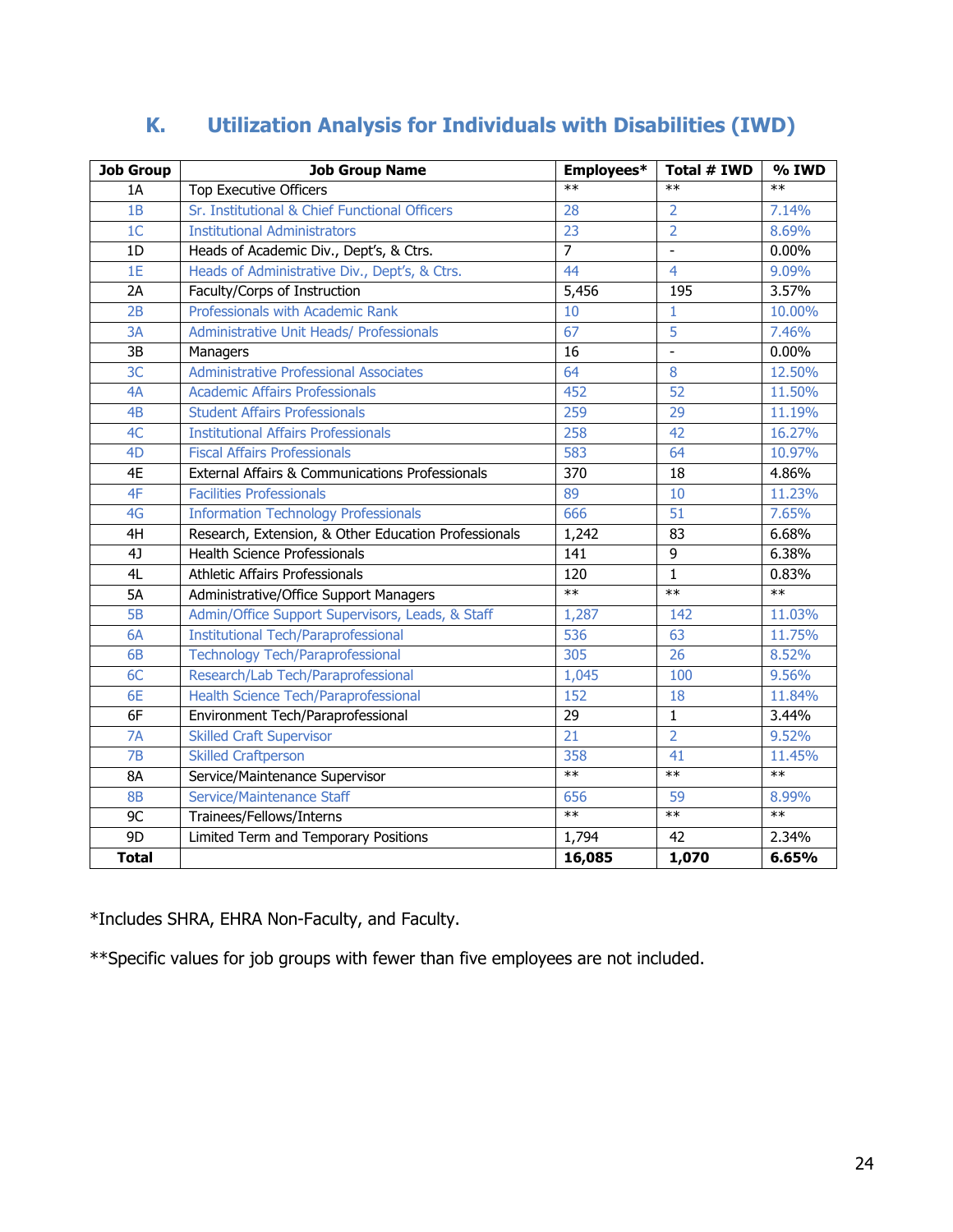# <span id="page-24-0"></span>**L. Identification of Problem Areas**

Several factors continue to contribute to the low number of employees and applicants who have provided self-identification information on their disability and veteran status, including the 2015 implementation of the most recent Section 503 and VEVRRA government regulations, as well as a marginal level of comfort for employees and applicants to disclose personal information that, until the implementation of the new guidelines, was previously considered unlawful to request for employment purposes. This analysis is consistent with an audit of the University self-identification data.

To provide a better understanding of the information related to individuals with disabilities and veterans, as well as to raise the comfort level and awareness of the purpose for the self-identification request, the University continues to train employees on the recent regulations and provide information regarding the use of the data solely for statistical purposes. While the University's continued efforts have resulted in a decrease in the percentage of University employees who chose not to provide their veteran status, the number who chose not to provide this information remains high.

#### <span id="page-24-1"></span>**M. External Dissemination of the Policy, Outreach, and Recruitment Efforts**

The University undertakes appropriate outreach and positive recruitment activities. The University has notified its subcontractors, vendors, and suppliers of its affirmative action efforts and obligations through the uses of purchase orders, contracts, and/or other means of notification.

It is the University's intention to establish appropriate goals to improve the representation of individuals with disabilities and veterans where disparities exist. The ongoing COVID-19 led to a decrease in the number of available opportunities for outreach and recruitment during the Plan year. The following are lists of outreach activities the University participated in to fulfill its commitment to providing equal employment opportunities to individuals with disabilities and veterans.

| <b>Recruitment/Outreach Effort</b> | Location | <b>Target Audience</b> |
|------------------------------------|----------|------------------------|
| Hire X Career Fair: Diversity      | Virtual  | Diverse candidates/    |
|                                    |          | veterans               |
| Hire X Career Fair (three dates)   | Virtual  | Diverse candidates/    |
|                                    |          | veterans               |
| Recruit Military Virtual Fair      | Virtual  | Veterans               |
| Department Relationships with      | Ongoing  | Individuals with       |
| <b>Vocational Rehab</b>            |          | <b>Disabilities</b>    |

In addition, the University also undertakes and considers the following activities to promote equal employment opportunities with individuals with disabilities and protected veterans.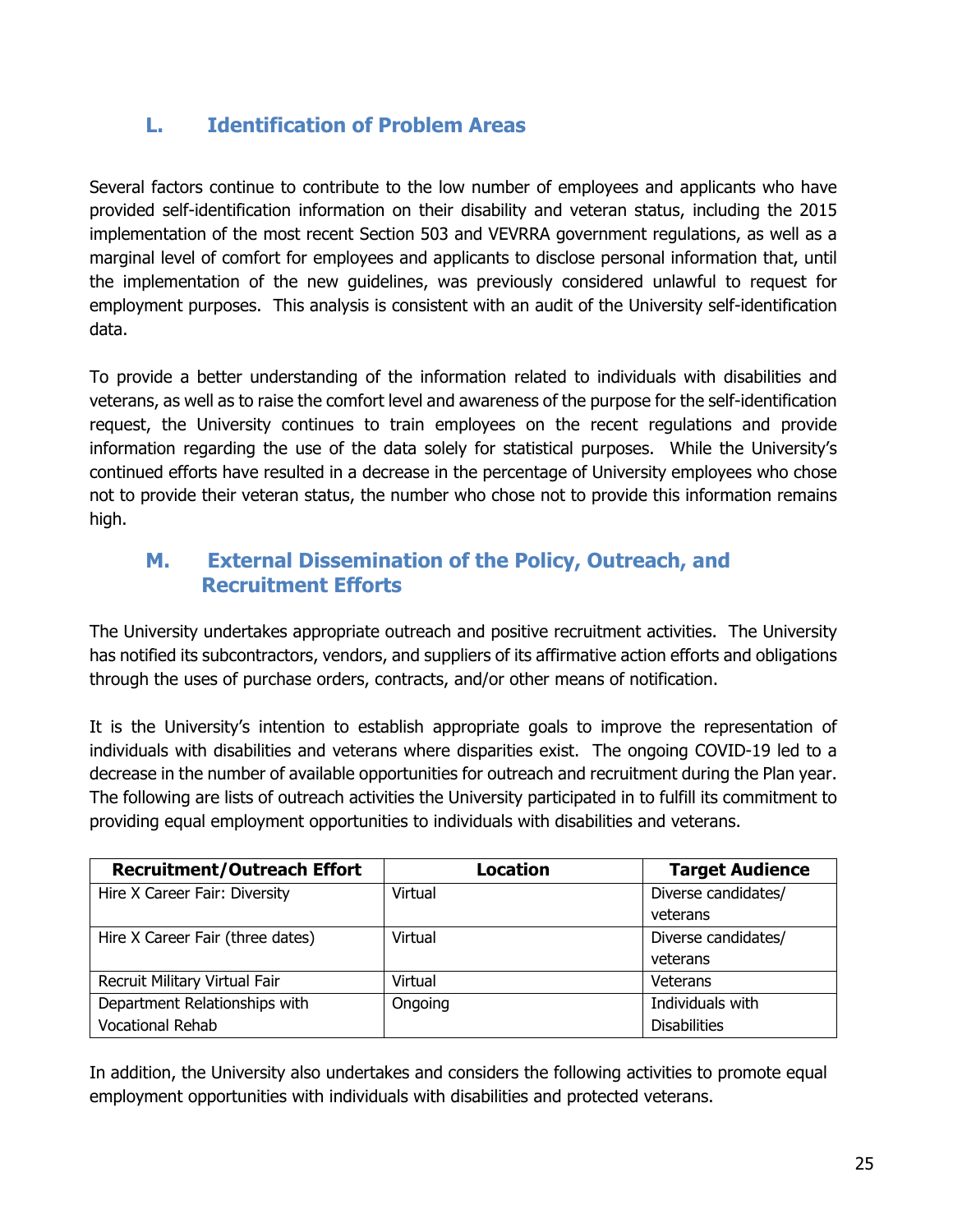Continuing recruitment activities for staff employees include the following:

- Posting the Staff Permanent Openings List daily on the on-line application system at [www.jobs.unc.edu.](http://www.jobs.unc.edu/) The list is also posted at the Administrative Office Building, 104 Airport Drive, each Wednesday by Employment & Staffing.
- Participating in Job/Career Fairs sponsored by recruiting sources, community organizations, veteran organizations, local Department of Social Services, and other area employers.
- Periodically contacting community organizations such as the Division of Employment Security, as well as organizations for veterans and Individuals with Disabilities (IWD).
- Providing the [www.jobs.unc.edu](http://www.jobs.unc.edu/) URL to other agencies, such as the Division of Employment Security, the University of North Carolina-General Administration, and the Office of State Human Resources to establish links between the websites.
- Providing collateral materials such as recruitment handouts and marketing items to agencies, minority groups, and community organizations.
- Placing advertisements, as appropriate, in diversity recruiting sources such as the *Diverse* Issues in Higher Education and the INSIGHT into Diversity, as well as cross-posting on Indeed.com partner diversity sites, circaworks.com, localjobnetwork.com, insidehighered.com and hercjobs.org.
- Attending and networking at professional meetings such as Triangle Industry Liaison Group (TILG) meetings and NC Business Leadership Network (NCBLN).
- Applicant screening and referral to departments with open staff positions.

#### **Future Outreach Activities**

The University continually reviews the outreach and recruitment efforts throughout the Plan period to evaluate the effectiveness in identifying and recruiting qualified individuals with disabilities and qualified protected veterans. While building meaningful contacts, the University continues to seek out opportunities to participate in formal and informal job fairs and information sessions to attract more applicants.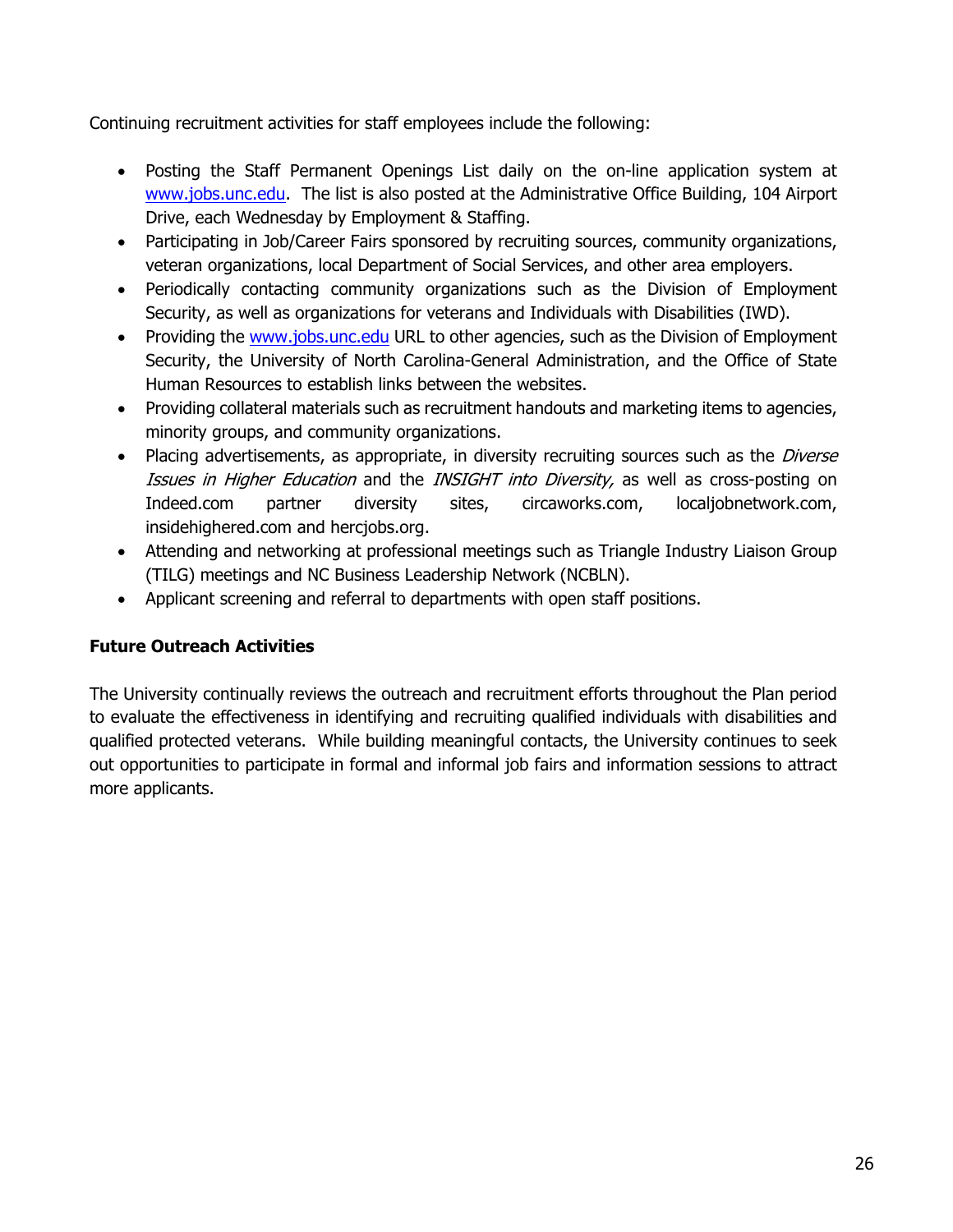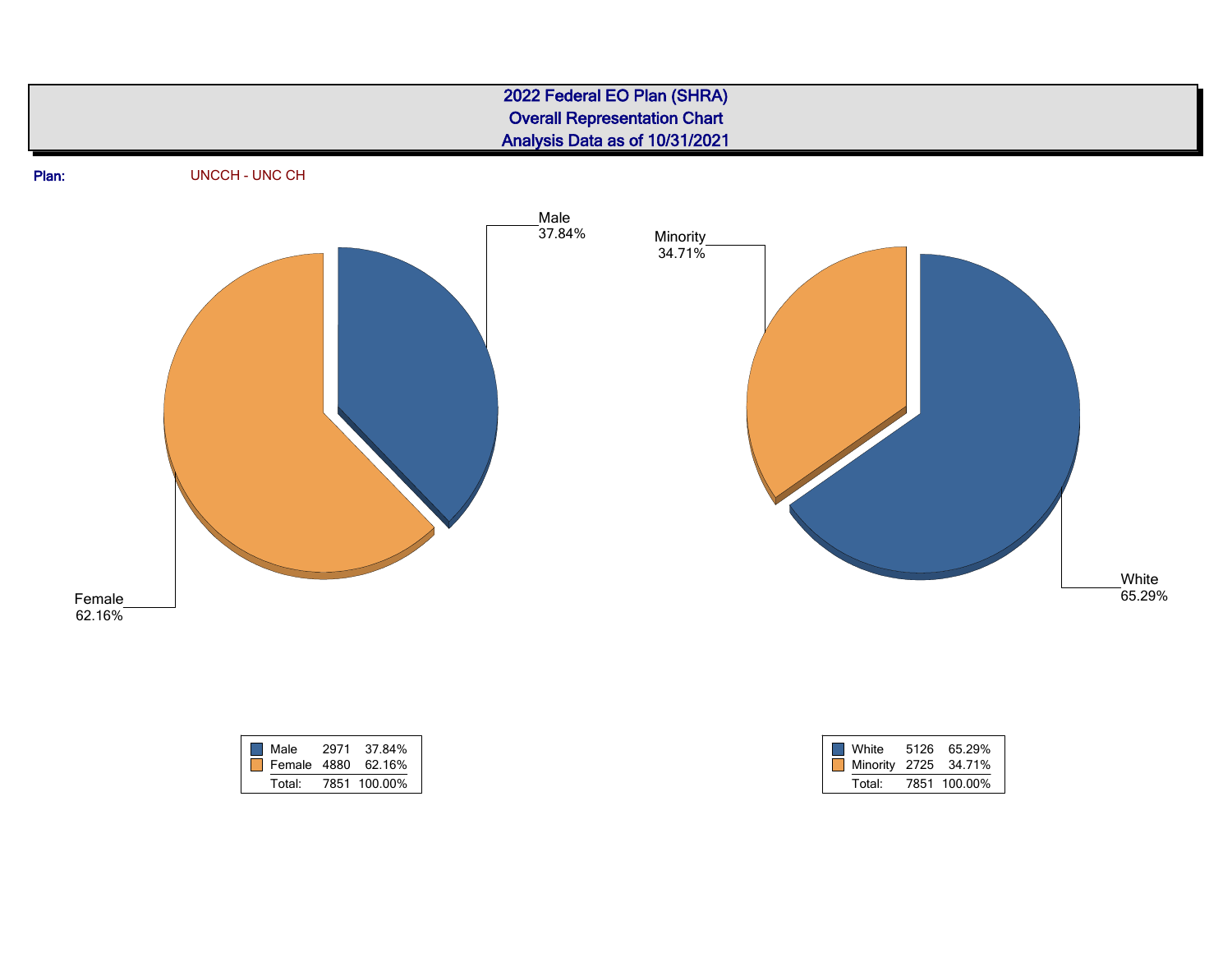![](_page_27_Figure_0.jpeg)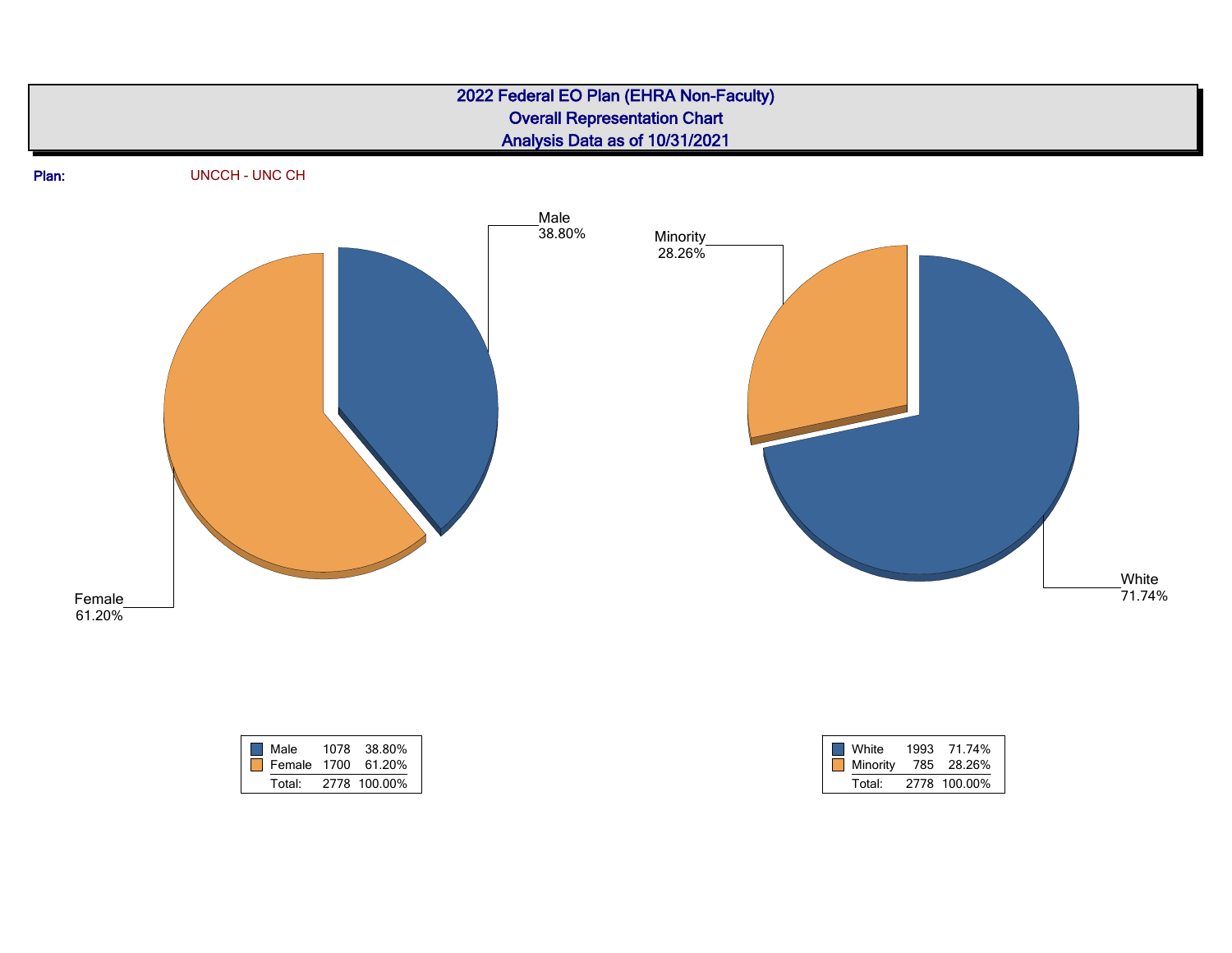![](_page_28_Figure_0.jpeg)